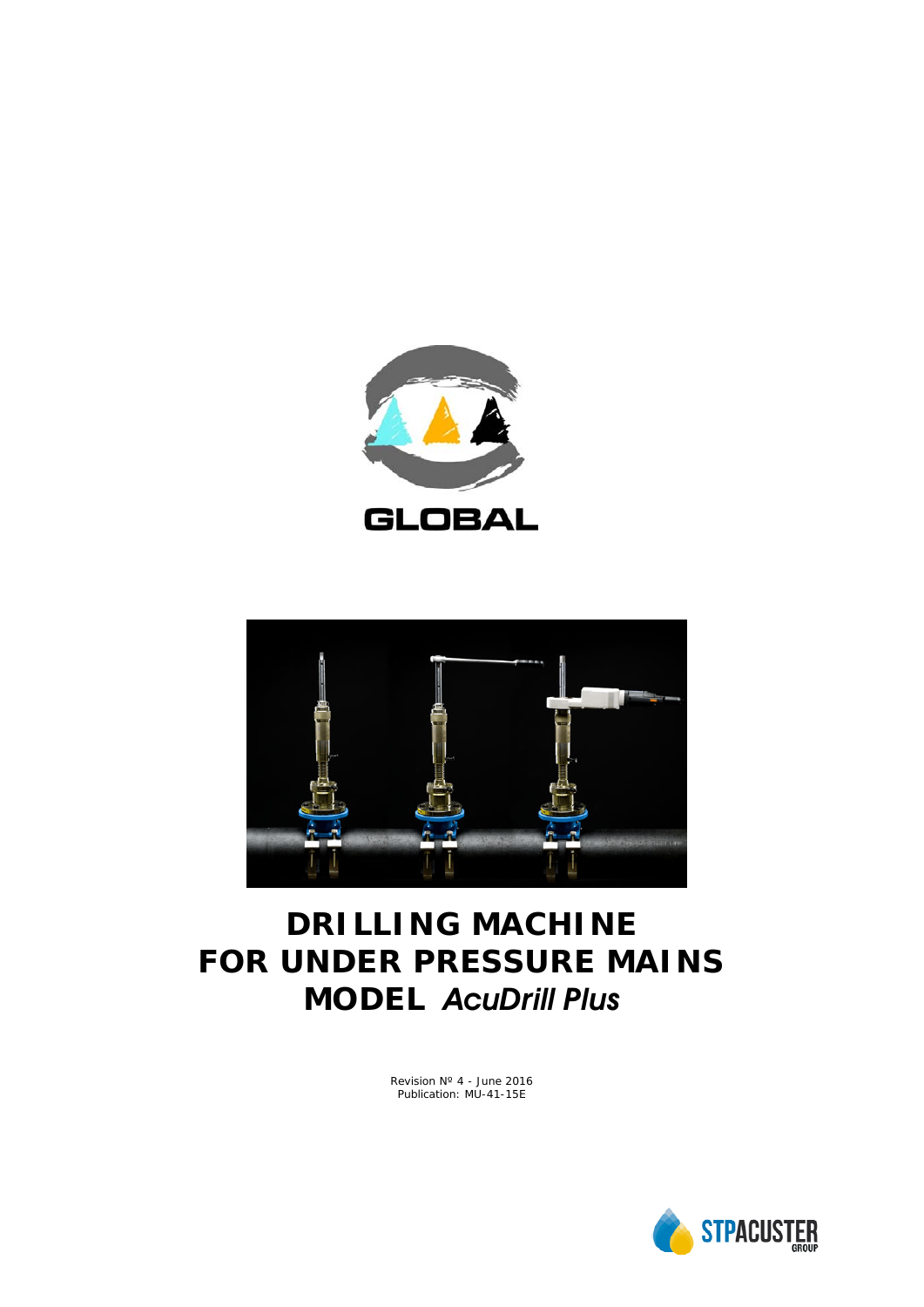#### **DATOS DEL FABRICANTE**  *MANUFACTURER DATA*

ACUSTER GLOBAL, S.L. Ctra. Montcada, 608 08223 Terrassa (Barcelona) - SPAIN Tel. (+34) 93 736 18 80 e-mail: info@acusterglobal.com

### **DATOS DEL DISTRIBUIDOR Y SAT** *DISTRIBUTOR AND SERVICE DATA*

**STP Acuster Internacional** Crta. Montcada, 608 08223 Terrassa (Barcelona) - SPAIN hello @stpacuster.com +34937361880

**STP Acuster North Europe** Ind. terrein de Wildeman, hof 4 Bossekamp 12 5301 LZ Zaltbommel - The Netherlands info@iwmc.be +31418840003

**STP Acuster Central Europe** 2, Kvetna 685, Areal Salvia 736 61 Napajedla - Czech Republic info@stp-fittings.cz +420577913065

**STP Acuster South Africa** 54 Richard Road, Industria North PO BOX 2203 Wilro Park 1731 Roodepoort - South Africa shawn.pretorius@stp-sa.com +27315397451

> **Agru Acuster Brasil** Rua Saburo Sumiya, 211 Aldeia, Barueri, SP CEP: 06440-110 – Brasil daniel@agru.com.br +55114138088

**STP Acuster Baltics** Bullu str. 45 Riga, LV1067 - Latvia riga@stpfittings.lv +37167815281

# **Agru Acuster Chile**

Lo Echevers 891, Bodegas 11 y 12, Quilicura, Santiago - Chile info@agrusa.cl +56229493910

NOTES !

The modifications carried out against the previous revision of this publication are indicated with  $\parallel$  on the right margin.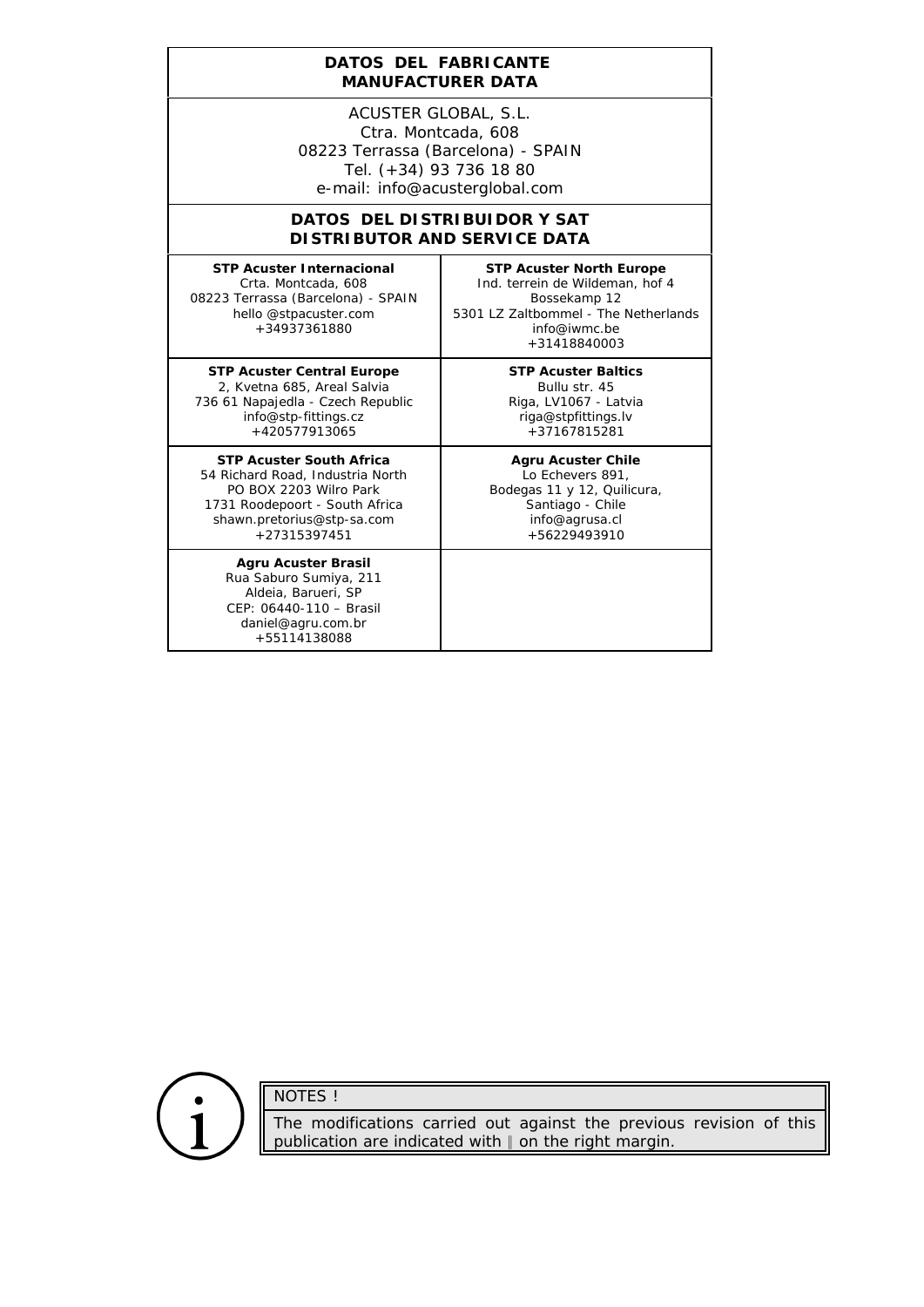# **CONTENTS:**

#### Page:

| CHAPTER 1:        | 1.1<br>1.2<br>1.3<br>1.4 |                                                                                                                                                                                                                                                                                                           | 4<br>4<br>5<br>6<br>7      |
|-------------------|--------------------------|-----------------------------------------------------------------------------------------------------------------------------------------------------------------------------------------------------------------------------------------------------------------------------------------------------------|----------------------------|
| CHAPTER 2:        | 2.1<br>2.2<br>2.3        |                                                                                                                                                                                                                                                                                                           | 8                          |
| <b>CHAPTER 3:</b> | 3.1<br>3.2<br>3.3        | Drilling under pressure over flanged branch connections<br>3.2.1<br>3.2.2<br>3.2.3<br>3.2.4<br>3.2.5<br>3.2.6<br>Disassembly of the machine and accessories 16<br>3.2.7<br>3.2.8<br>3.3.1<br>3.3.2<br>3.3.3<br>3.3.4<br>3.3.5<br>3.3.6<br>3.3.7<br>Disassembly of the machine and accessories 21<br>3.3.8 | 12<br>13<br>14<br>15<br>18 |
| <b>CHAPTER 4:</b> | 4.1                      |                                                                                                                                                                                                                                                                                                           |                            |
| <b>CHAPTER 5:</b> |                          |                                                                                                                                                                                                                                                                                                           |                            |

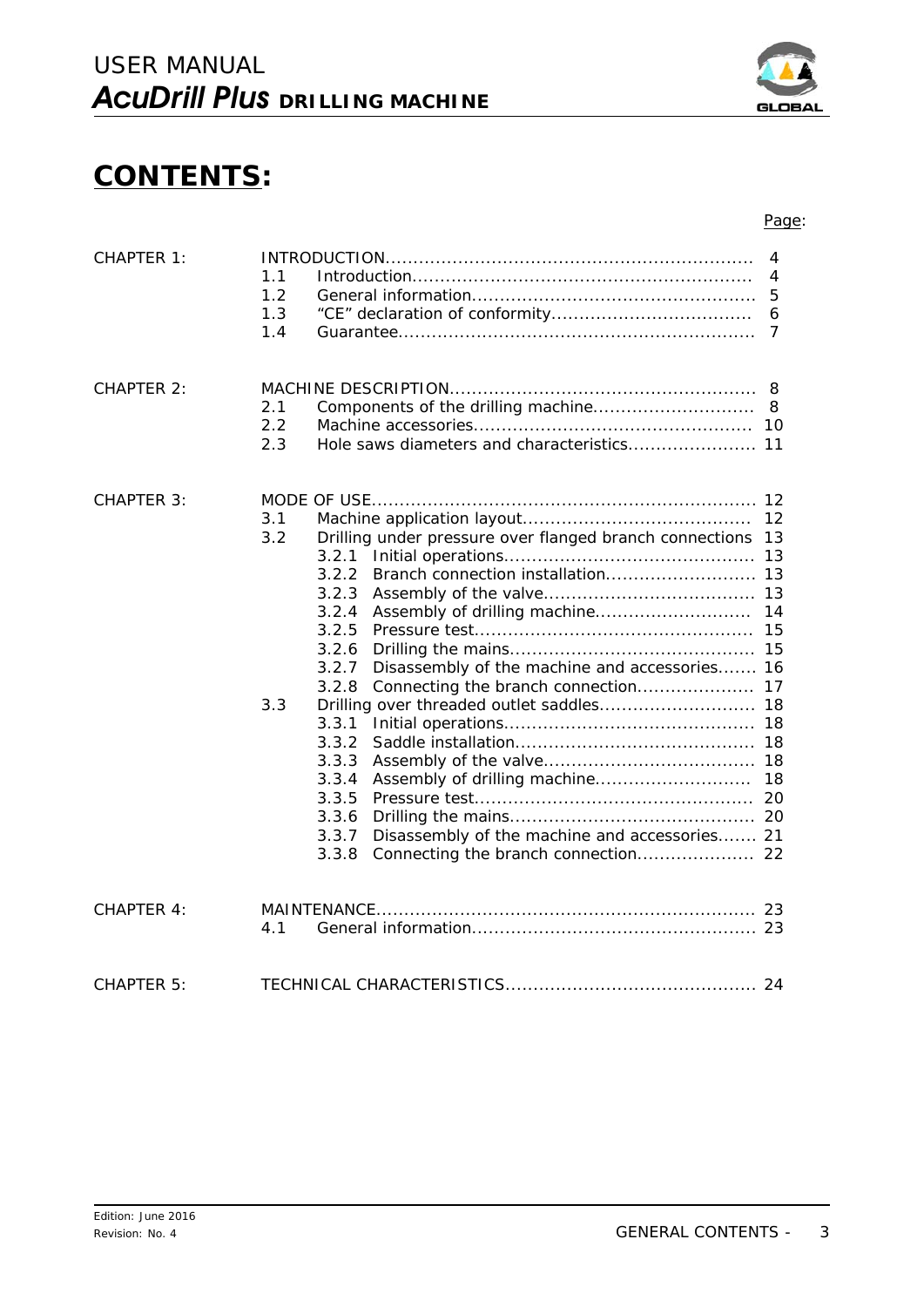

# **CHAPTER 1: INTRODUCTION**

# 1.1 INTRODUCTION

The *AcuDrill Plus* drilling machine is especially designed to drill on mains, under pressure or pressureless, on any type of material: gray-iron casting, ductile casting, PVC, PE, PP, asbestos cement, polyester, clay, steel, etc. For drilling mains under pressure, the maximum allowable pressure is 16 bar (for water mains). It is specially designed to be used over:

### C *All kind of DIN flanged branch connections***:**

T-clamps with flange connection (such as the Acuster's **ARH** branch T-clamp), or any clamp or fitting with flange connection.

The available flange adapters for the drilling machine go from DN65 up to DN200 (PN10/PN16).

This option allows holes of up to 177 mm diameter to be drilled, using standard hole saws (of high-speed steel, tungsten carbide, etc), long series hole saws (according to the pipe wall thickness to be drilled) or hole saws for plastics (PE, PVC, PP) and coupon retainer-equipped pilot dill.

#### C *Threaded outlet saddles:*

Also it is used to drill over any saddle or ferrule with threaded outlets of 2", 2½" and 3" BSP. It allows holes from 32 up to 76 mm diameter to be drilled, using standard hole saws (of high-speed steel, tungsten carbide, etc), long series hole saws (according to the pipe wall thickness to be drilled) or hole saws for plastics (PE, PVC, PP) and coupon retainer-equipped pilot dill.

The assembly of the different drilling accessories to the drilling machine is done by means of a flange which is provided with lossless anchoring screws and a venting valve for depressurizing and pressurizing test operations. The assembly to the threaded outlet saddles is achieved by a 3" threaded dome on which the three possible thread adapters ((2", 2½" and 3" BSP) are fitted to. In case of fitting the flange adapters to the drilling machine, the smallest flange adapter of DN65 / DN80 is directly screwed in the 3" dome whereas the rest of flange adapters (DN100 / DN125, DN150 and DN200) are directly fitted on the drilling machine mounting flange.

The size range of hole saws are mounted on a modified universal arbor which is installed and removed from the chuckshaft without any threaded connection, just using an anchoring locking pin. The hole saw arbor is provided with a 6.35 mm pilot drill with coupon retainer (on the first units the polit drill was of diameter 9 mm). Depending on the hole saw diameter, a transmission disc must be used which is supplied separately.

The chuckshaft can be fixed in four different positions according to the position of the accessories to be drilled. Its length allows it to drill through valves of sizes up to DN200 (short series), assembled on the corresponding pipeline flanged T-clamp.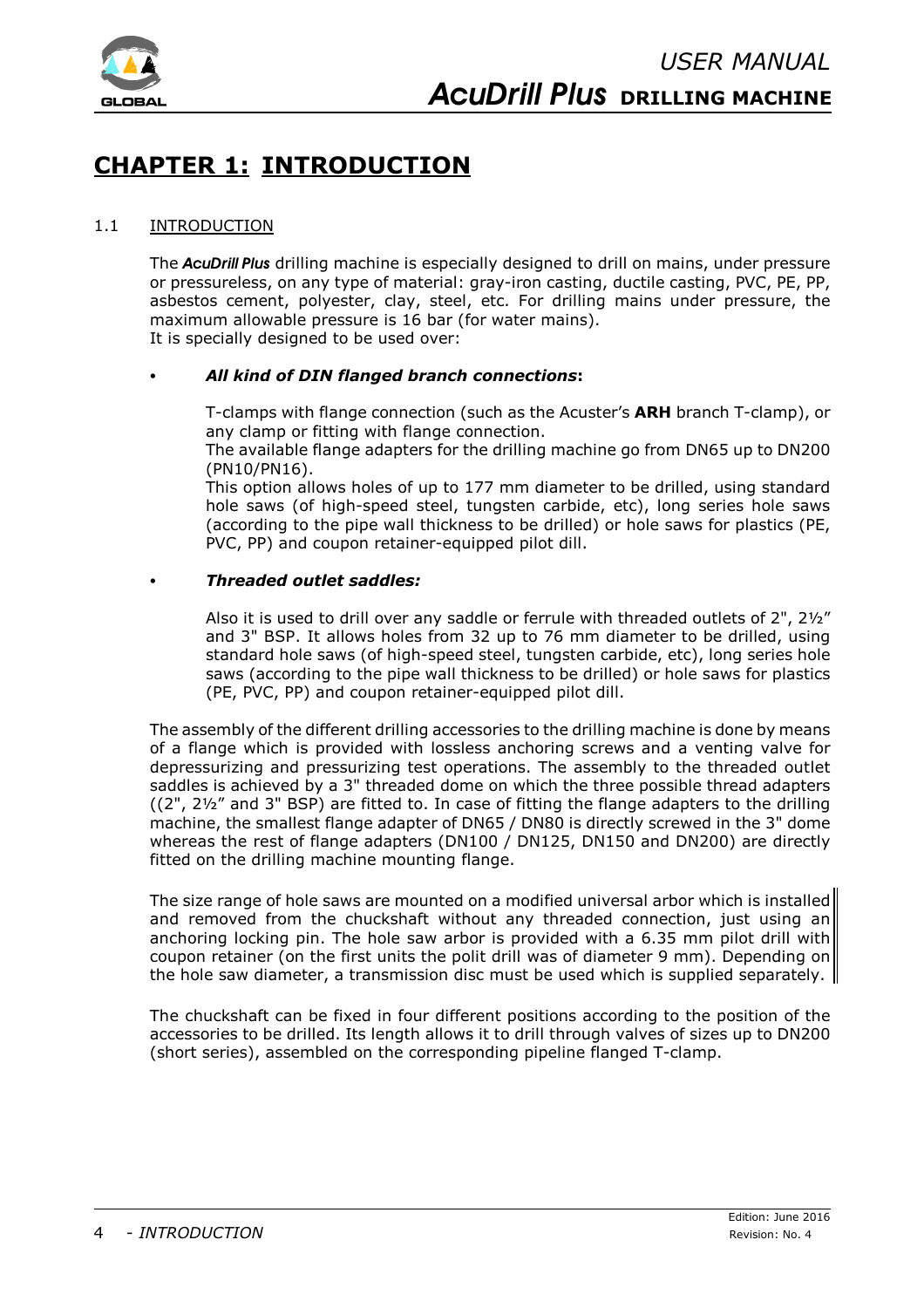

The machine is equipped with an absorbing mechanism that ensures a soft and regular operation system of the drill and hole saw over the pipe during drilling, absorbing excessive feed that could lead to blocking of the hole saw, allowing continuous drilling. It can be operated manually by means of a ratchet wrench, although it is designed to be used through a swivel gear with an electric actuator.

The basic set includes the machine body with its chuckshaft, a 3" dome, a modified universal hole saw arbor with pilot drill (with coupon retainer system), a 3/4" ratchet wrench, in addition to carrying case with *User Manual*. The rest of components and accessories are supplied separately although on the carrying case foam the necessary rooms to locate the 80-120 mm hinged pin key, the three threaded adapters, the DN65/DN80 flange adapter, the plug carrier and the adapter for the electric actuator are already prepared. The remaining three flange adapters are supplied with its own package.

The technical information provided in this *Manual* is purely informative, and subject to change without prior notification. ACUSTER GLOBAL, S.L. shall not be responsible for any claims derived from misuse of this publication or any errors and/or omissions that could be detected in it following its publication.

# 1.2 GENERAL INFORMATION

The development, documentation, production, testing and shipping of the products described have been performed:

- in compliance with the applicable safety rules, and
- in accordance with the Acuster Global, S.L. quality assurance requirements.



# WARNING !

Only qualified personnel are authorized to perform drilling work with the *AcuDrill Plus* drilling machine. Qualified personnel must be familiar with all safety measures, potential hazards and maintenance rules described in this *Manual*.

The safe usage of the products described herein requires appropriate transport, storage, installation and use, careful treatment and compliance with the pre-established regular maintenance.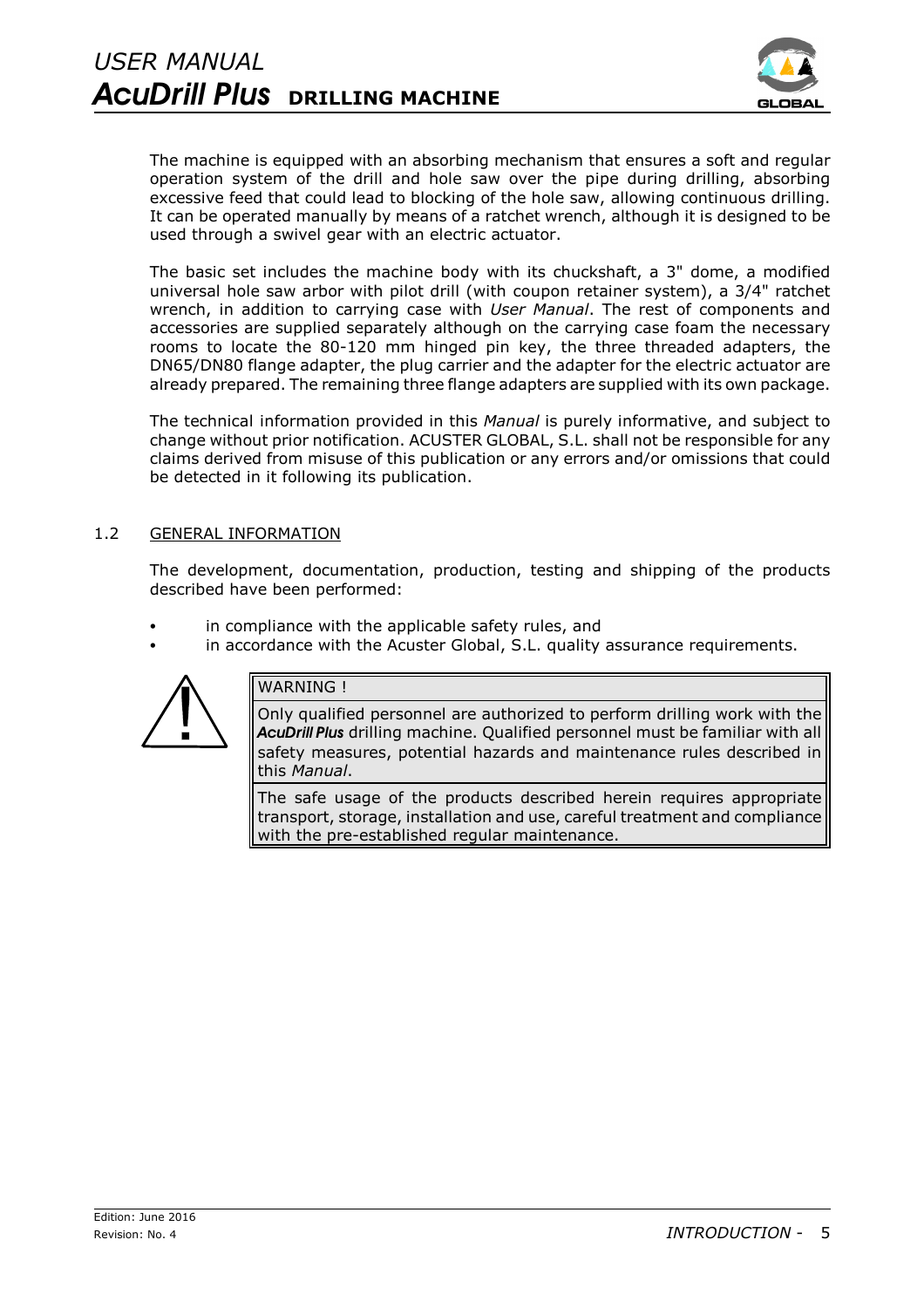

 $\overline{\phantom{a}}$ 

# *AcuDrill Plus* **DRILLING MACHINE**

#### 1.3 "CE" DECLARATION OF CONFORMITY

ACUSTER GLOBAL, S.L. Ctra. Montcada, 608 08223 Terrassa (Barcelona) SPAIN

we declare, under our sole responsibility that the *AcuDrill Plus* drilling machine has been manufactured in compliance with the following specifications:

| <b>Directive</b>                       | <b>Related specification</b> | Model    |  |
|----------------------------------------|------------------------------|----------|--|
| 2006/42/CE<br>Machine safety Directive | EN-ISO 12100<br>EN 60204-1   | AcuDrill |  |

Sant Just Desvern, 3rd September 2007

Jaume Puig General Manager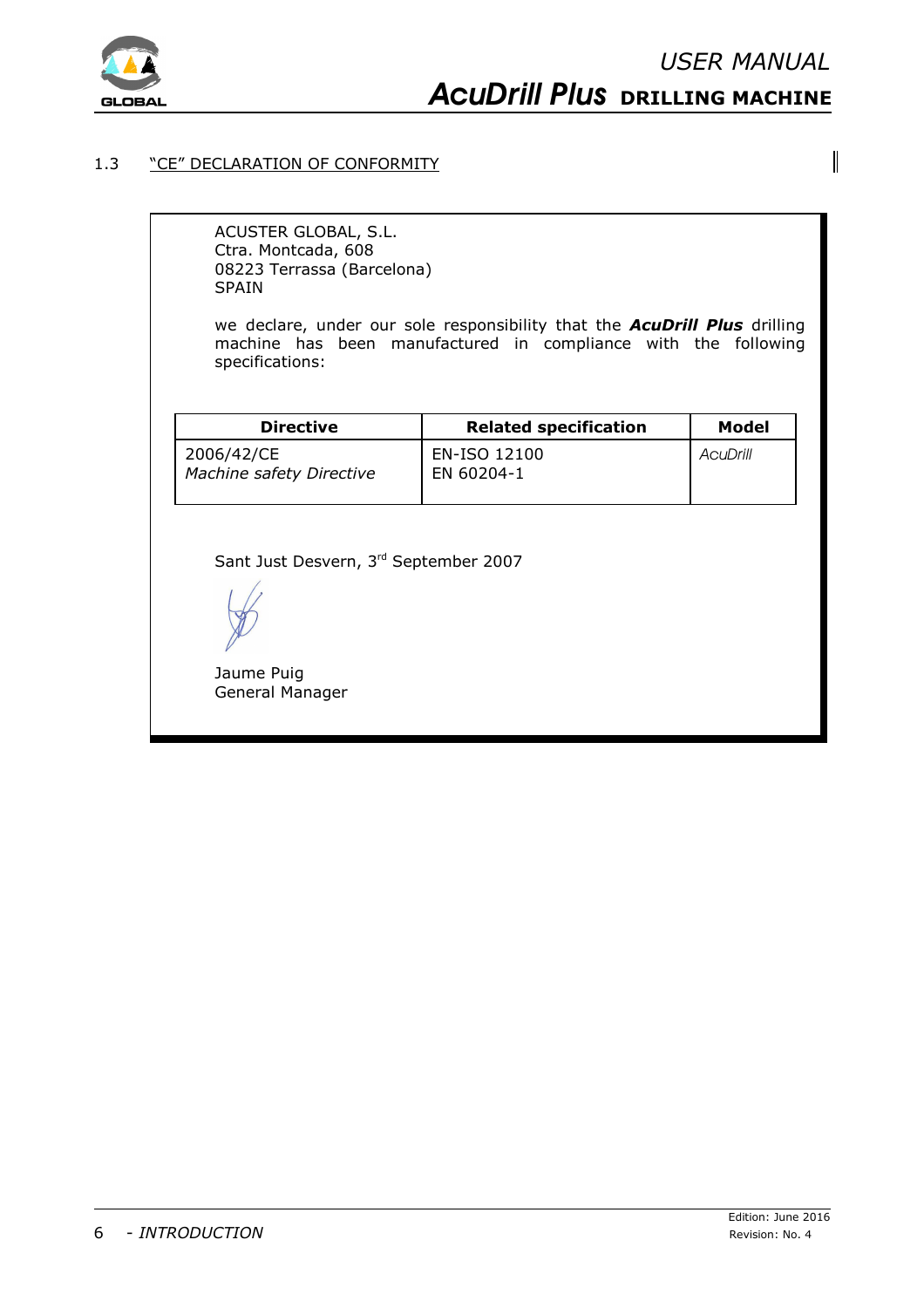

# 1.4 GUARANTEE

#### **Guarantee declaration**:

All *AcuDrill Plus* drilling machines are manufactured from high quality material and have been subjected to rigorous tests for resistance and working order as well as passing all the quality control tests required by the applicable normative (see "CE" Declaration of conformity).

Regardless of whether an incident might occur during the period of guarantee, we recommend a careful reading of the following general guarantee conditions.

# **General conditions of Guarantee:**

- 1. ACUSTER GLOBAL, S.L. guarantees that this product has no manufacturing defect at the time of its purchase and extends this guarantee for the period of TWO years.
- 2. If the product proves defective during this period, due to the materials or its assembly, it will be repaired free of charge, including the cost of materials and labour at Acuster Global, S.L.'s Technical Service.
- 3. The Guarantee is not valid in the following cases:

When the fault in the product is a result of:

- Usual wear and tear due to usage.
- Abuse or incorrect use of the unit
- Repairs carried out without authority from Acuster Global, S.L..
- Accidents, natural disasters (including lightning, water action etc) as well as any cause beyond Acuster Global, S.L.'s control.
- 4. In all claims against this guarantee, information relating to the model, date of purchase, Serial number and any other additional information must at all times be stated.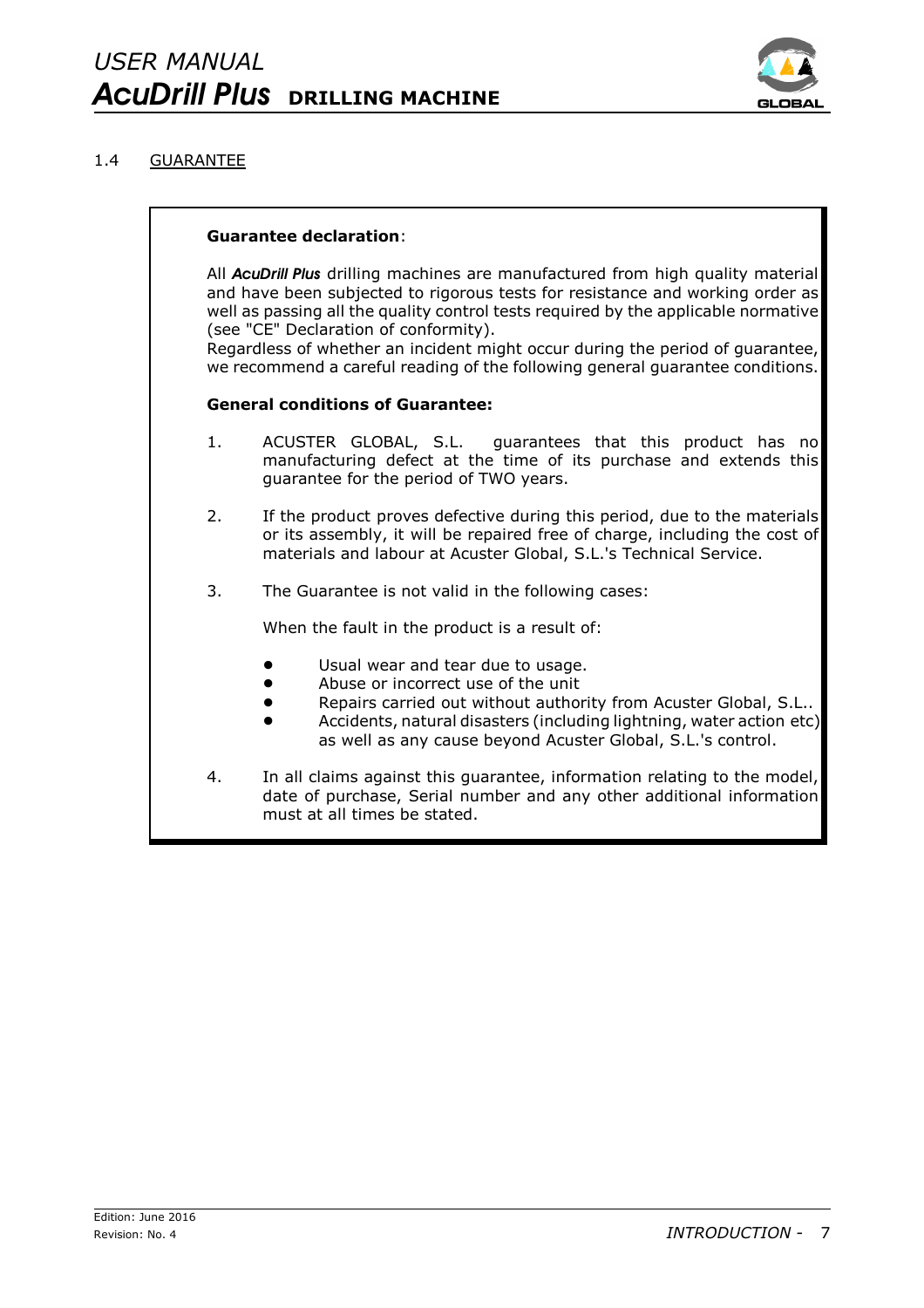

# **CHAPTER 2: MACHINE DESCRIPTION**

# 2.1 COMPONENTS OF THE DRILLING MACHINE

The *AcuDrill Plus* drilling machine assembly is made of the following components:



*Figure 1*

- **1** Carrying case with die cut foam
- **2** Drilling machine
- **3** Modified universal hole saw arbor  $(232 \text{ mm})$  with pilot drill with coupon retainer
- **4** 3" dome
- **5** 3/4" ratchet wrench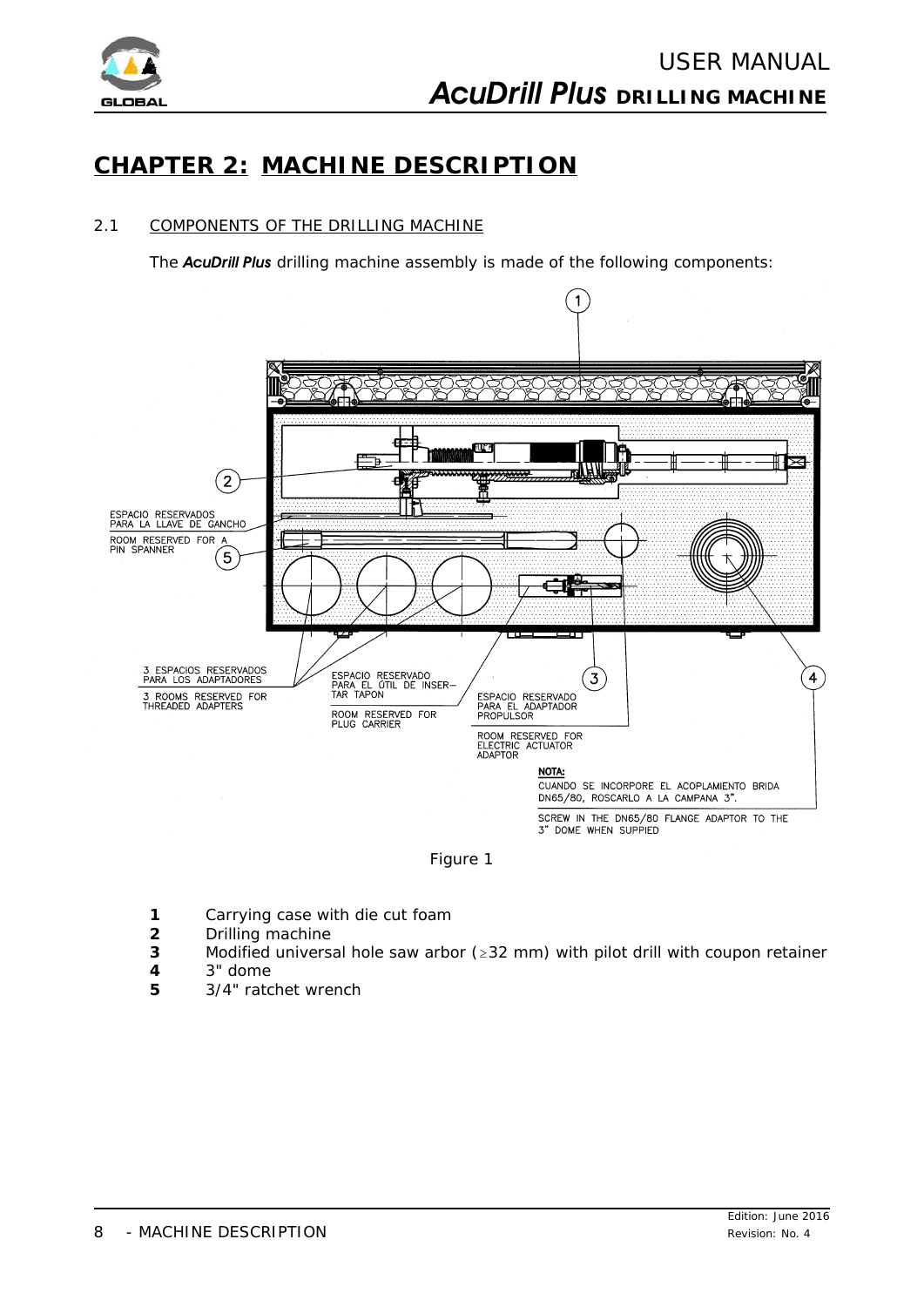

Main parts of the *AcuDrill Plus* drilling machine:

- **1** Connecting flange with spindle *Includes four lossless screws and a front oring for the 3" dome and flange adapters tightness.*
- **2** Venting valve *PN16 valve for depressurizing and pressurizing test operations.*
- **3** Machine body *Includes end travel mechanism and absorbing mechanism to optimize drilling power.*
- **4 CE** identification plate *Marking pursuant to Machinery Safety Directive.*
- **5** End travel mechanism *Blocks the machine's end travel but allows a manual release through the retractable handle.*
- **6** Chuckshaft *Features four fastening openings to select the most appropriate length for drilling.*
- **7** Absorbing mechanism *Assembly which includes the absorbing mechanism.*
- **8** Chuckshaft fastening mechanism *This allows quick and safe fastening of the chuckshaft to the fastening bush. In case of carrying out an automatic drilling through an electric actuator, this fastening mechanism should be replaced by an adapter.*



*Figure 2*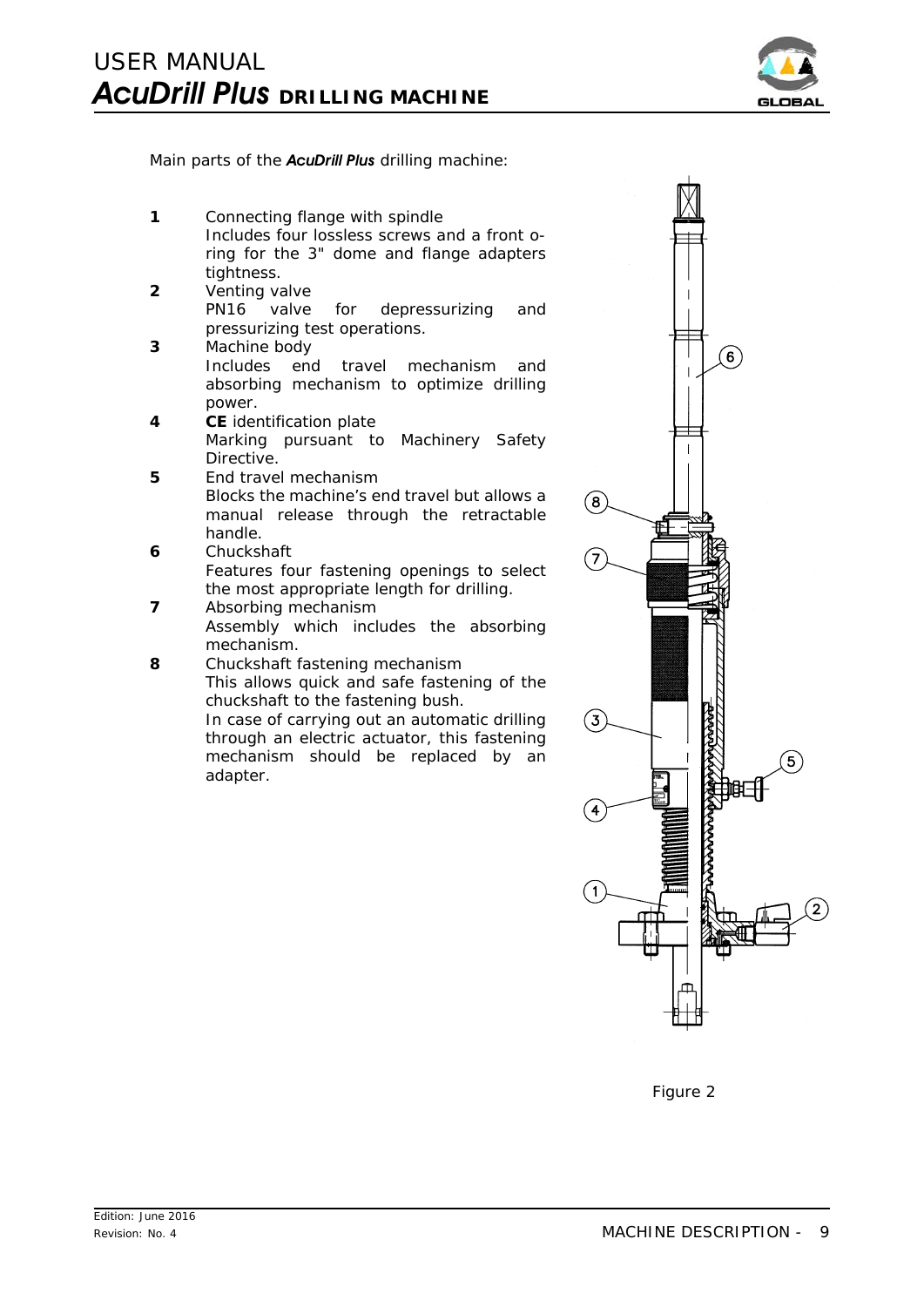

# 2.2 MACHINE ACCESSORIES

The *AcuDrill Plus* drilling machine also features the following accessories:



*Figure 3*

- **1** Saddle adapter kit on three different sizes: 2", 2½" y 3".
	- **1a** Saddle adapter.
	- **1b** Gasket (metal-rubber washer for 2" adapter and o-ring for 2½" and 3" adapters).
	- **1c** Variable pitch hole saws of 46, 60 and 76 mm, respectively. *In addition to the hole saws sizes indicated above, other optional sizes can be ordered.*
		- *There are special hole saws for drilling PE pipes.*
		- For additional information, refer to clause 2.3 of this *Manual*.
- **2** 80-120 mm hinged pin key.
- **3** Hole saw transmission discs.
	- *For hole saws from 76 to 105 mm.*
	- *For hole saws from 108 to 152 mm.*
- **4** Flange adapters of PN10/PN16.
	- **4a** DN65/DN80 > Threaded connection to the 3" dome.
- **4b** DN100/DN125, DN150 and DN200 > Screwed in the machine flange **5** Plug carrier, 19 mm squared size.
- **6** Adapter for electric actuator.
- **7** Chuckshaft extension (it provides an additional length of 100 mm).
- **8** Shaft retention tool.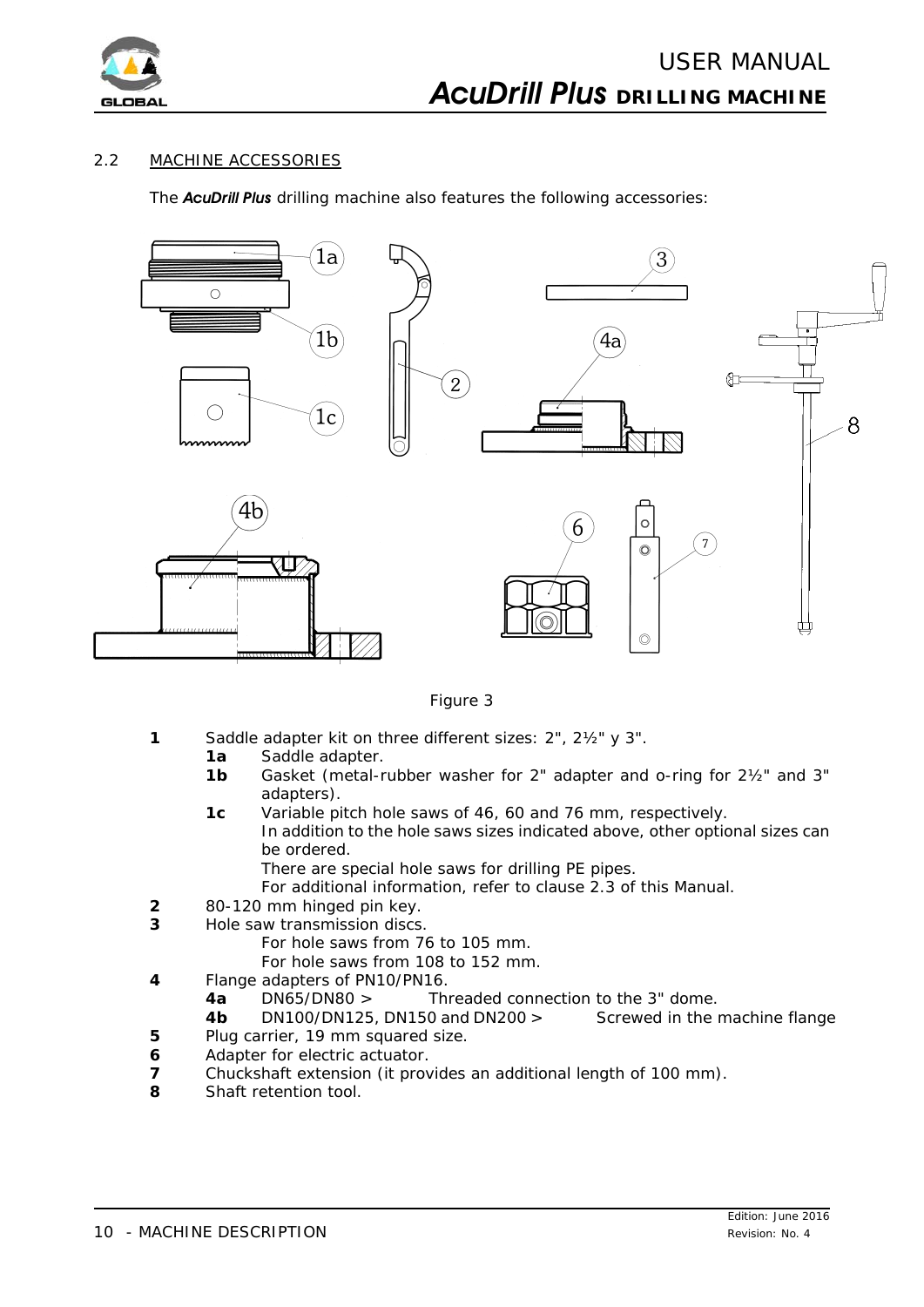

 $\mathbf{I}$ 

# 2.3 HOLE SAW DIAMETERS AND CHARACTERISTICS FOR ACUDRILL & ACUDRILL PLUS

| <b>ADAPTER</b>                                                                                                                                                                                                                                                                                                                                      | <b>ADAPTER</b>                    | <b>HOLE SAW DIAMETER (MAX*)</b> |                                 |                      |                        |
|-----------------------------------------------------------------------------------------------------------------------------------------------------------------------------------------------------------------------------------------------------------------------------------------------------------------------------------------------------|-----------------------------------|---------------------------------|---------------------------------|----------------------|------------------------|
| <b>SIZE</b>                                                                                                                                                                                                                                                                                                                                         | <b>INSIDE</b><br><b>DI AMETER</b> | <b>Bi-metal</b><br><b>HSS</b>   | Tungsten<br><b>Carbide Grit</b> | For plastic<br>pipes | <b>APPLICATION</b>     |
| 3/4"                                                                                                                                                                                                                                                                                                                                                | 20                                | 19                              | 19                              | 19                   | AcuDrill               |
| 1"                                                                                                                                                                                                                                                                                                                                                  | 24,5                              | 22                              | 22                              | 22                   | AcuDrill               |
| $1\frac{1}{4}$                                                                                                                                                                                                                                                                                                                                      | 32,5                              | 30                              | 29                              | 30                   | AcuDrill               |
| $1\frac{1}{2}$                                                                                                                                                                                                                                                                                                                                      | 37,5                              | 33                              | 32                              | 35                   | AcuDrill               |
| 2"                                                                                                                                                                                                                                                                                                                                                  | 49                                | 46                              | 44                              | 48                   | AcuDrill+Acudrill Plus |
| $2\frac{1}{2}$ "                                                                                                                                                                                                                                                                                                                                    | 65                                | 60                              | 60                              | 60                   | <b>AcuDrill Plus</b>   |
| 3"                                                                                                                                                                                                                                                                                                                                                  | 78                                | 76                              | 76                              | 76                   | <b>AcuDrill Plus</b>   |
| DN65/80                                                                                                                                                                                                                                                                                                                                             | 78                                | 60 / 76                         | 60 / 76                         | 62/76                | <b>AcuDrill Plus</b>   |
| DN100/125                                                                                                                                                                                                                                                                                                                                           | 125,8                             | 95 / 121                        | 95 / 121                        | 98/114               | <b>AcuDrill Plus</b>   |
| <b>DN150</b>                                                                                                                                                                                                                                                                                                                                        | 160,3                             | 146                             | 146                             | 146                  | <b>AcuDrill Plus</b>   |
| <b>DN200</b>                                                                                                                                                                                                                                                                                                                                        | 184,7                             | 177                             | 152                             | 160                  | <b>AcuDrill Plus</b>   |
| <b>GENERAL CHARACTERISTICS</b>                                                                                                                                                                                                                                                                                                                      |                                   |                                 |                                 |                      |                        |
| <b>Bi-metal HSS:</b><br>Hole saw made of speed steel type M3.<br>Sizes: from 14 to 210 mm; cutting depth of 35 mm.<br>Long series: request information (cutting depth of 48 mm).<br>Application: standard pipelines made of ductile iron, steel and asbestos<br>cement.                                                                             |                                   |                                 |                                 |                      |                        |
| Tungsten carbide:<br>Hole saw made from tungsten carbide tooth welded on a solid body of<br>special steel.<br>Sizes: from 19 to 152 mm; cutting depth of 38 mm.<br>Application: pipelines made of ductile iron and steel.                                                                                                                           |                                   |                                 |                                 |                      |                        |
| For plastic pipes:<br>Hole saw made of tungsten carbide tooth welded on a sheet body.<br>Sizes: from 16 to 210 mm; cutting depth of 50-55 mm.<br>Application: plastic pipelines, such as PE, PP, PVC, etc.                                                                                                                                          |                                   |                                 |                                 |                      |                        |
| (MAX <sup>*</sup> ) The indicated hole saw diameter is the one recommended based on:<br>• Available diameters according to the hole saw supplier.<br>• Maximum diameter depending on the drilling machine adapter used.<br>• Maximum diameter depending on the saddle, T-clamp, valve (full bore), connecting<br>accessories, etc., of the DN used. |                                   |                                 |                                 |                      |                        |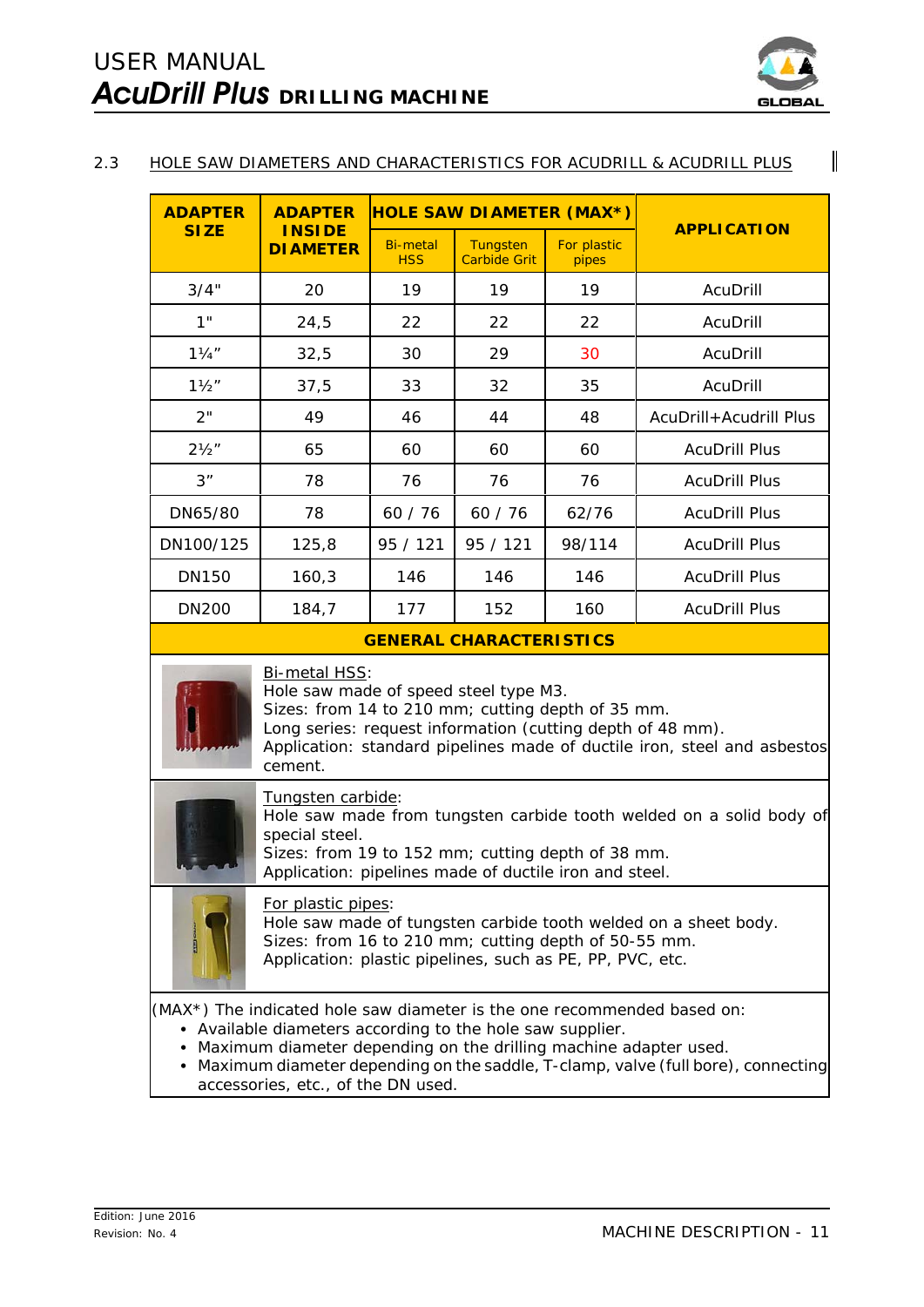

# **CHAPTER 3: MODE OF OPERATION**

# 3.1 MACHINE APPLICATION LAYOUT

The *AcuDrill Plus* drilling machine can be operated in accordance with the following combinations:



*Figure 4*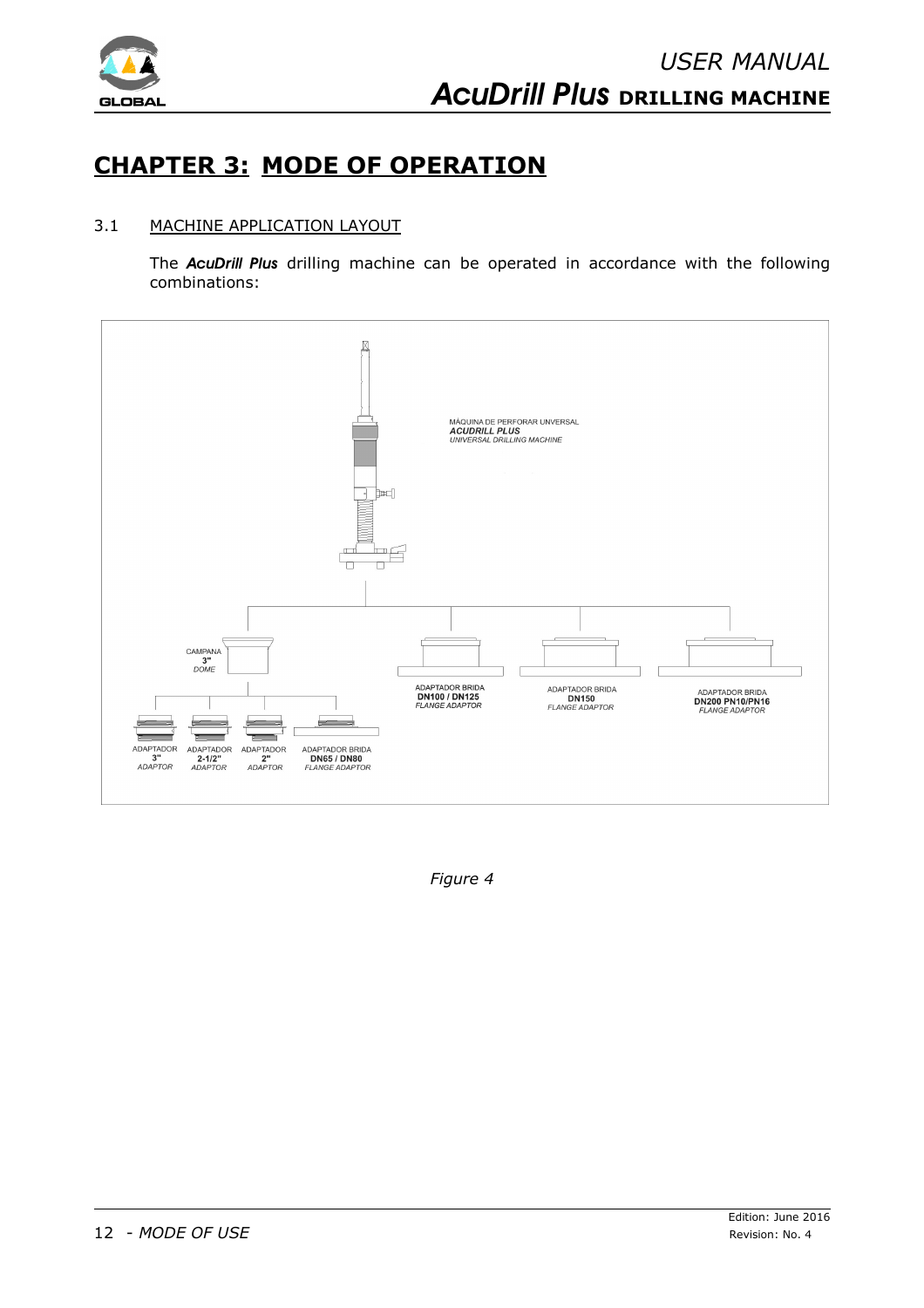

### 3.2 DRILLING UNDER PRESSURE OVER FLANGED T-CLAMP:APPLICATION EXAMPLE USING AN ACUSTER'S **ARH** FLANGE CONNECTION (DIN DN80 & DN100 FLANGE)

# 3.2.1 **Initial operations:**

Before performing the drilling operations, ensure that you have all the necessary material and that it is in good condition:

- Complete drilling machine.
- Modified universal hole saw arbor (with pilot drill installed).
- Chuckshaft extension (only for very long T-clamps neck: see information below).
- Hole saw of diameter to be used (plus transmission disc for diameter  $\geq$  76 mm).
- Flange adapter: DN80 or DN100 for **ARH** (DN according to the valve to be installed).
- Flat gaskets for DN80 or DN100 (according to the valve to be installed).
- Full bore flange-connection gate valve of DN80 or DN100 (according to branch).
- Shaft retaining tool (if required).
- Tools: flat screwdriver, open-end spanners of 19 and 24 mm, 3/4" ratchet wrench (manual drilling) and electric actuator with its chuckshaft adapter (if applicable).

#### 3.2.2 **Branch connection installation:**

The installation of the Acuster's **ARH** clamp or equivalent is performed placing the saddle with its rubber gasket on the pipe (on **ARH**'s the gasket is factory glued to the saddle). Next, fasten the clamp between the saddle and mains (the hinge joints should remain above the saddle), equally tightening the fastening bolts to ensure tightness.



For more information, refer to Fitting Instructions included with the accessory.

# 3.2.3 **Assembly of the valve:**

Install the full bore flange-connection gate valve. Screw it over the flange branch connection previously installed on the line. Use the flat gasket of the proper size.

Leave the gate valve in the fully OPEN position.

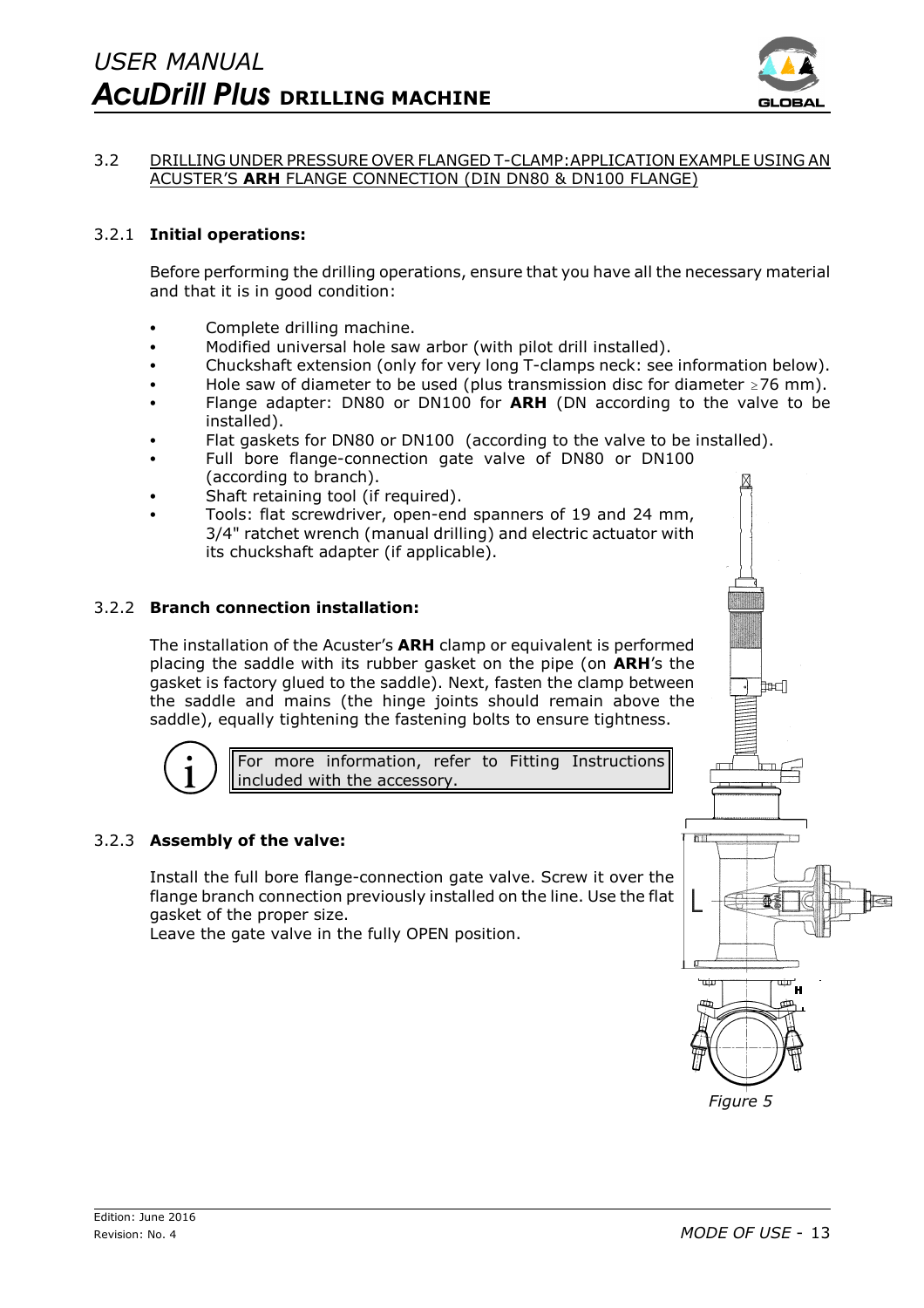

# INFORMATION ABOUT VALVE INSTALLATION !

# **Saddle of flanged T-clamp:**

Depending on the dimension **H** of the saddle, the shaft extension shall be necessary to be used:

 $H \leq 120$  mm: *without shaft extension.* 

 $H > 120 < 220$  mm: *with shaft extension*.

#### **Gate valve:**

Depending on the DN used, the dimension **L** could be different. Side-to-side flange dimension according to EN 1092-1 for a gate valve VAG EKO PLUS or equivalent:

| ЭN  | <b>SHORT SERIES (F4)</b> |
|-----|--------------------------|
| 65  | 170 mm                   |
| 80  | 180 mm                   |
| 100 | 190 mm                   |
| 125 | 200 mm                   |
| 150 | 210 mm                   |
| 200 | 230 mm                   |

# 3.2.4 **Assembly of the drilling machine:**

- Choose the flange adapter which matches the valve flange size installed on the branch connection. Refer to *Figure 6*.
	- > Valve with DN80 flange: install the 3" dome and the DN65/DN80 flange adapter.
	- > Valve with DN100 flange: install the DN100/DN125 flange adapter directly on the drilling machine flange.
	- Set up the modified universal hole saw arbor with the pilot drill in the chuckshaft.



This step is carried out just the first time of machine operation or when using the shaft extension. Normally the hole saw arbor keeps always installed in the chuckshaft: *it is not necessary to disassembly it when the drilling is completed*. So, for normal routine applications the assembly of the hole saw corresponding to the diameter to be drilled would be the standard procedure.

Screw the hole saw matching the size outlet of the branch connection into the hole saw arbor. For hole saws from 76 mm diameter a transmission disc must be used. See *Figure 7*.

- Place the body of the machine in its upper position (unscrew it until the end travel mechanism is released).
- Now assemble the *AcuDrill Plus* drilling machine onto the valve. Install the gasket of the corresponding size. See *Figure 5*.
- Select the position of the chuckshaft depending on the distance it will have to travel during drilling (on the current example: **ARH** clamp + gate valve), placing the retention mechanism in the most appropriate opening of the four located on the shaft (locking pin or actuator's adapter, according to the operation mode used). See *Figure 8*.

Slid the chuckshaft downwards till the pilot drill touches the pipe. Then move the chuckshaft upwards to fit the retention mechanism in the closest shaft opening.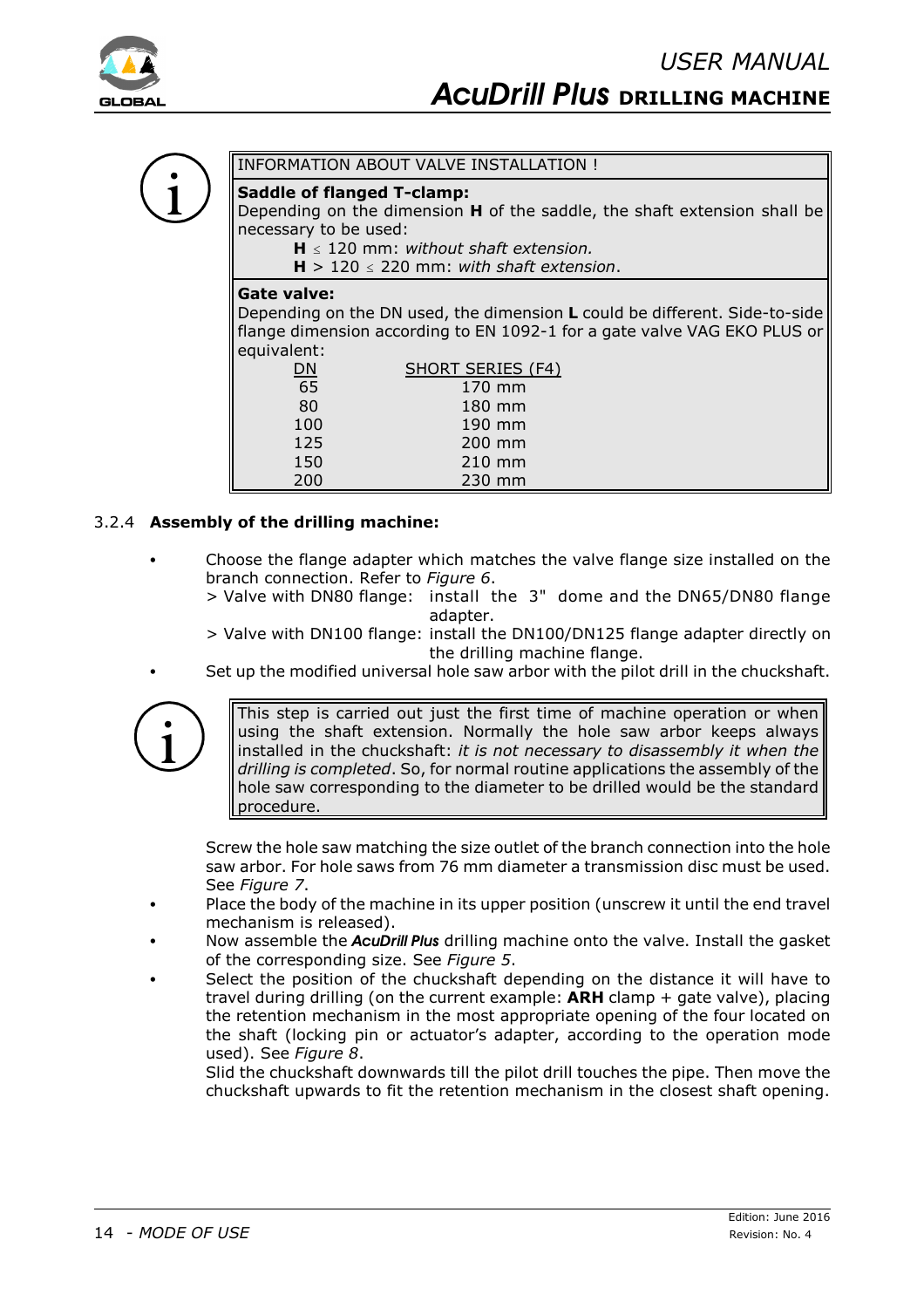



*Figure 6 Figure 7 Figure 8*

# 3.2.5 **Pressure test:**

Once the drilling machine set and accessories are installed on the valve, perform a pressure test.

To do so, apply compressed air through the venting valve to check tightness of the assembly (see *Figure 9*).

Once the interior is pressurized, and with the venting valve closed, check for leaks in the connected parts and their gaskets using a spray detector or soapy water. Correct in case of leaks. Once the check is complete, open the venting valve to depressurize, then leaving it in the "closed" position.





# 3.2.6 **Drilling the mains:**

Once the pressure test is complete, lower the chuckshaft by rotating the machine body (with your hand in the knurled area), until the pilot drill makes contact with the pipe (the chuckshaft will have risen depending on the contact force: see dimension **a** of *Figure 10*). At this point, withdraw the tip of drill from the pipe by approximately one turn. Now begin drilling the mains by activating the chuckshaft using the ratchet wrench, if drilling is manual, or through the electrical swivel gear.



# SWIVEL GEAR

If an electrical actuation swivel gear (threading machine) is used, the following considerations must be taken into account: • The adapter components may be supplied Acuster Global, S.L. • The usage and safety recommendation given by the manufacturer must be followed.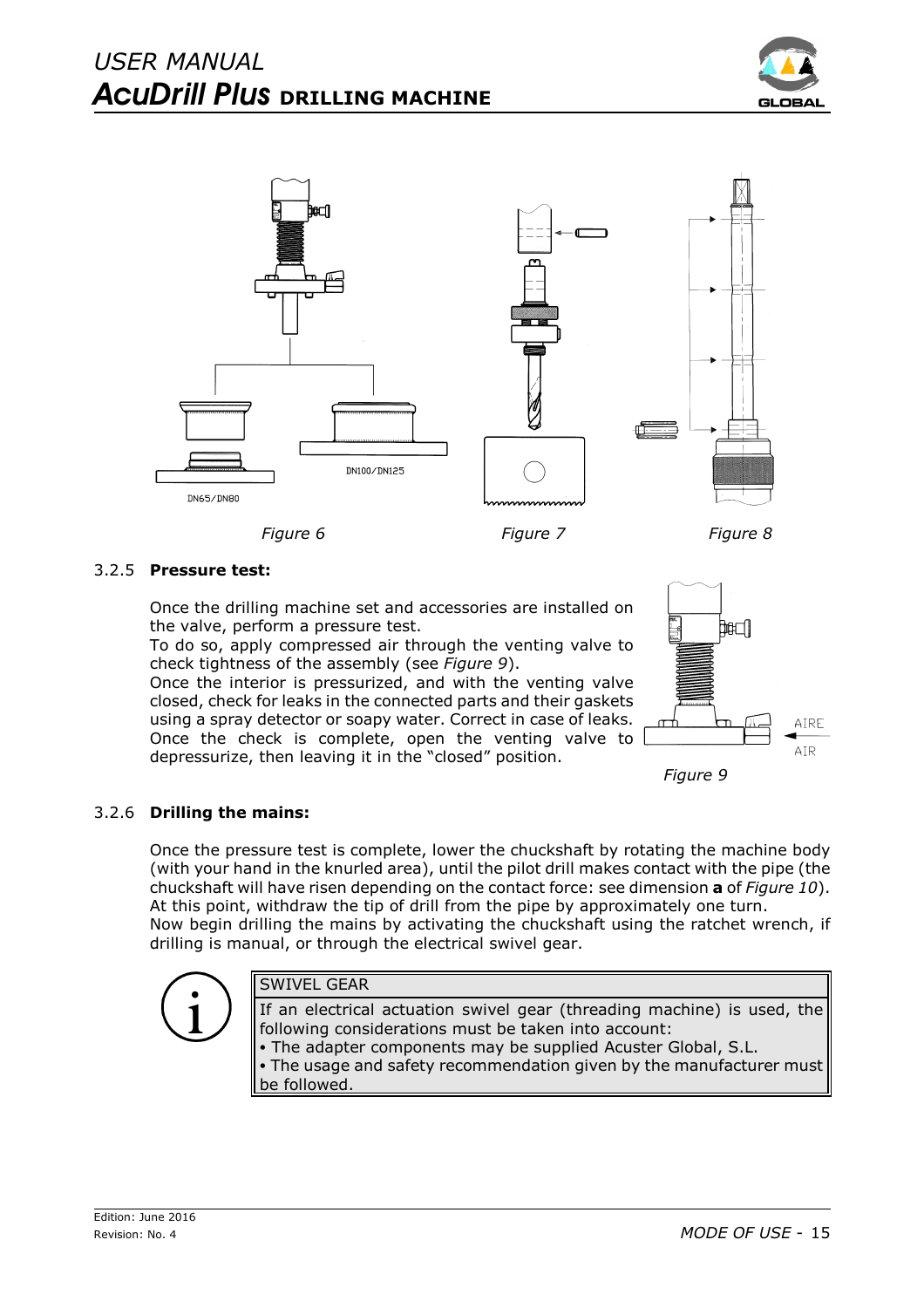

Feed is achieved by making the machine body rotate (with the hand placed in the knurled area). Do not exceed the feed (increasing of dimension **a**: see *Figure 10*).



# WARNING !

It is recommended to avoid excess of feed, especially in the pilot drill work phase, given that the drill could break specially at low revolutions.

Once perforated with the drill, remember that distance **a** will be increased by the internal mains pressure. If due to an excess of compression (feed  $+$  internal pressure) the drilling resistance increases, turn slightly in the opposite direction to release that increase of drilling resistance. *Figure 10*





# WARNING !

In case of using an electric threading machine as drilling actuator, take in mind that an excess of feed results in a high increase of torque which might lead to a potential risk of accident for the operator.

Depending on the working conditions the drilling operation could be carried out with the venting valve open to remove chip residues produced during the drilling. Ensure that the drilling is complete by making one or two additional turns. Close the venting valve in case it was in the open position.

If a length longer than the machine's travel is necessary, the drilling can be continued by moving the retention mechanism to the opening above the one it was fastened to on the shaft (unless the highest anchoring has been in use). See *Figure 8*.

# 3.2.7 **Disassembly of the machine and accessories:**

Once the mains has been perforated, move the chuckshaft up by turning the machine body counterclockwise until the end travel mechanism is activated. Because the chuckshaft has not rose enough to close the valve, proceed with the following steps:

# *Conventional method (Figure 11a)*:

Continue withdrawing the chuckshaft by pulling the retention mechanism out of the opening where it is located on the shaft. To do so, first place the ratchet wrench on the end shaft 3/4" square and push down to facilitate the retention mechanism removal. Then, take control with the ratchet wrench of the moving up of the chuckshaft due to pipeline pressure. The chuckshaft will fully rise until the hole saw is positioned on the upper part of the dome.

# *Using the shaft retention tool (Figure 11b)*:

Install the shaft retention tool. Fix the anchorage plate screwing the knob (**1**) inside the existing hole on the drilling machine. Assembly the upper plate in the shaft square end (**2**). Slide the nut (**3**) until it fits in the plate orifice.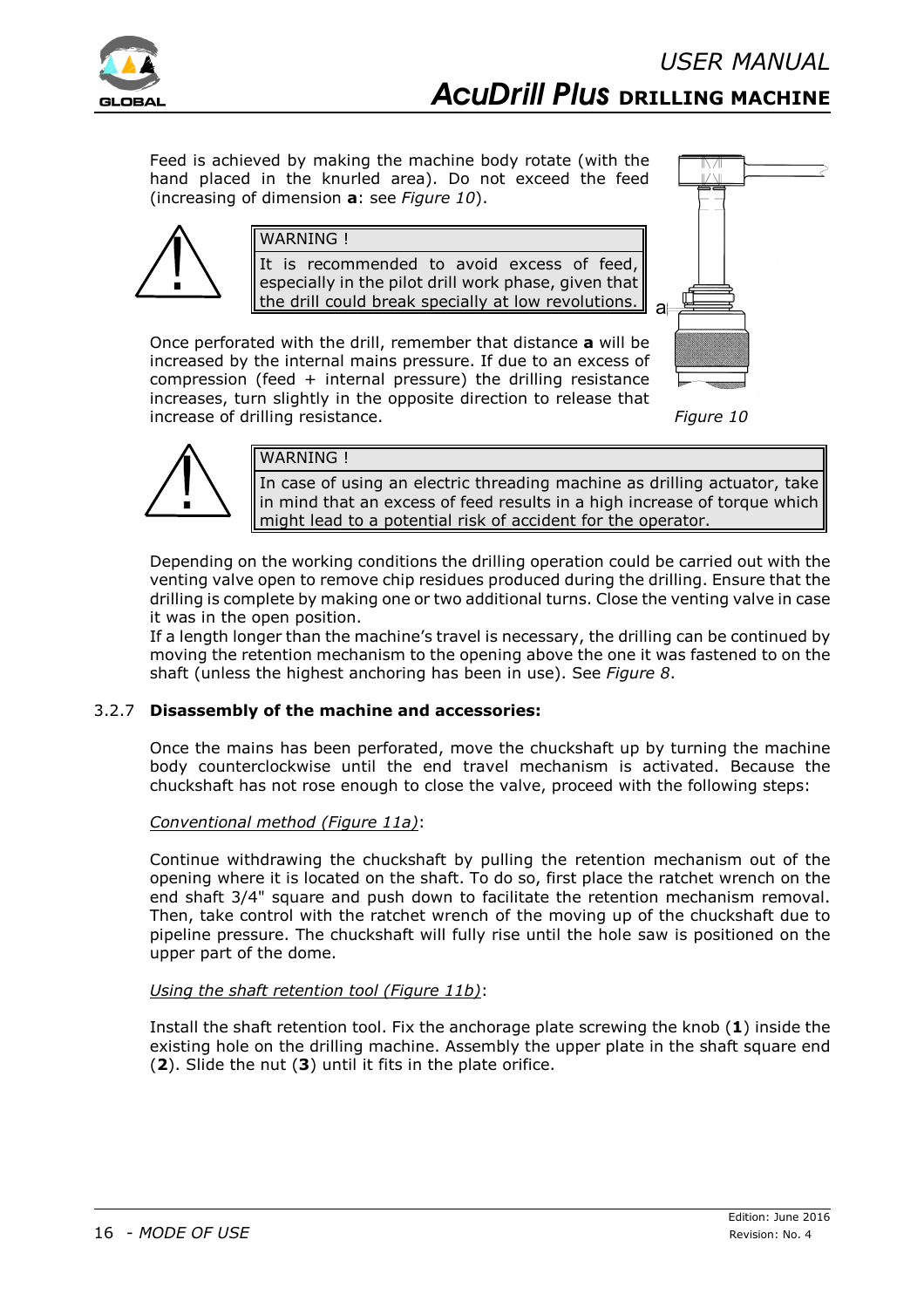

Turn the handle (**4**) slightly clockwise to be able to remove the bolt of the adapter (**5**). Once the adapter bolt removed, turn the handle (**4**) on the opposite direction to allow the shaft to go up until the hole saw is positioned on the upper part of the flange adapter dome.







# WARNING !

Due to internal mains pressure, the chuckshaft will pop up by itself. Take the necessary safety precautions to avoid any sort of accident during the operation.

Carefully open the venting valve to remove chip residues. Next, close the valve again. Then switch the gate valve to the CLOSED position.

Open again the venting valve to depressurize the drilling machine and to be sure that the gate valve is fully closed as well.

Disassemble the drilling machine and flange adapter set from the gate valve.

The coupon resulting from drilling the mains will have remained trapped by the pilot drill's coupon mechanism. To extract the coupon, disassemble the drill by loosening the fastening stud. Remove the coupon through the upper part of the drill and fit it to the hole saw arbor again (place correctly the drill's slot aligned with the fastening stud position). See *Figure 12*.

# 3.2.8 **Connecting the branch connection:**

Make the necessary branch connection to the gate valve flange. If required, make a pressure test of the new connection before opening the valve. Retighten the saddle branch connection fasteners.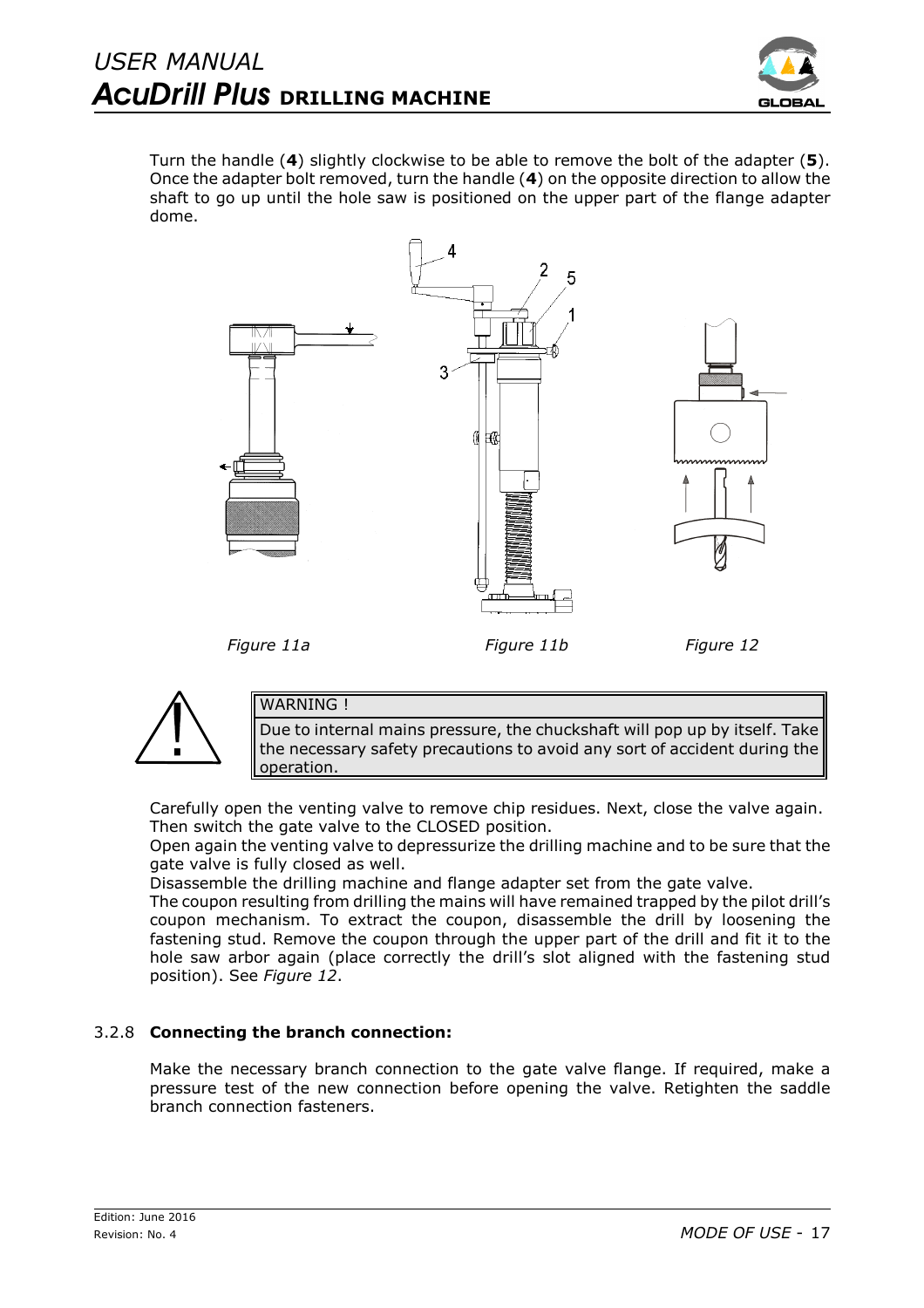

### 3.3 DRILLING OVER THREADED OUTLET SADDLES

#### 3.3.1 **Initial operations:**

Before performing the drilling operations, ensure that you have all the necessary material and that it is in good condition:

- Complete drilling machine.
- Modified universal hole saw arbor (with pilot drill installed).
- Hole saw of diameter to be used.
- Threaded adapter (with gasket included) of the diameter of the thread matching the saddle to be installed.
- If the drilling operation is under pressure, intermediate full bore valve of the size corresponding to the saddle's threaded outlet. Adapter fitting (if necessary).
- Shaft retaining tool (if required).
- Tools: flat screwdriver, open-end spanner of 19 mm, 80-120 mm hinged pin key, 3/4" ratchet wrench (manual drilling) and electric actuator with its chuckshaft adapter (if applicable).

# 3.3.2 **Branch connection installation:**

The installation of the threaded outlet saddle is performed placing the saddle and gasket on the pipe. Next, fasten the clamp between the saddle and mains, equally tightening the fastening bolts to ensure tightness.



For more information, refer to Fitting Instructions included with the accessory.



#### *Figure 13*

#### 3.3.3 **Assembly of the valve (for under pressure drilling only):**

Install the full bore intermediate valve (not supplied with the equipment). Screw it directly (or through an adapter fitting) over the branch connection previously installed on the line. Put the valve actuation lever in OPEN position.

#### 3.3.4 **Assembly of the drilling machine:**

- Fit the 3" dome on the drilling machine flange.
- Choose the threaded adapter that matches the thread of the saddle and screw it into the installed dome: adapters of 2", 2½" and 3". See *Figure 14*.



This assembly can be done manually. If necessary, use the 80-120 mm hinged pin key.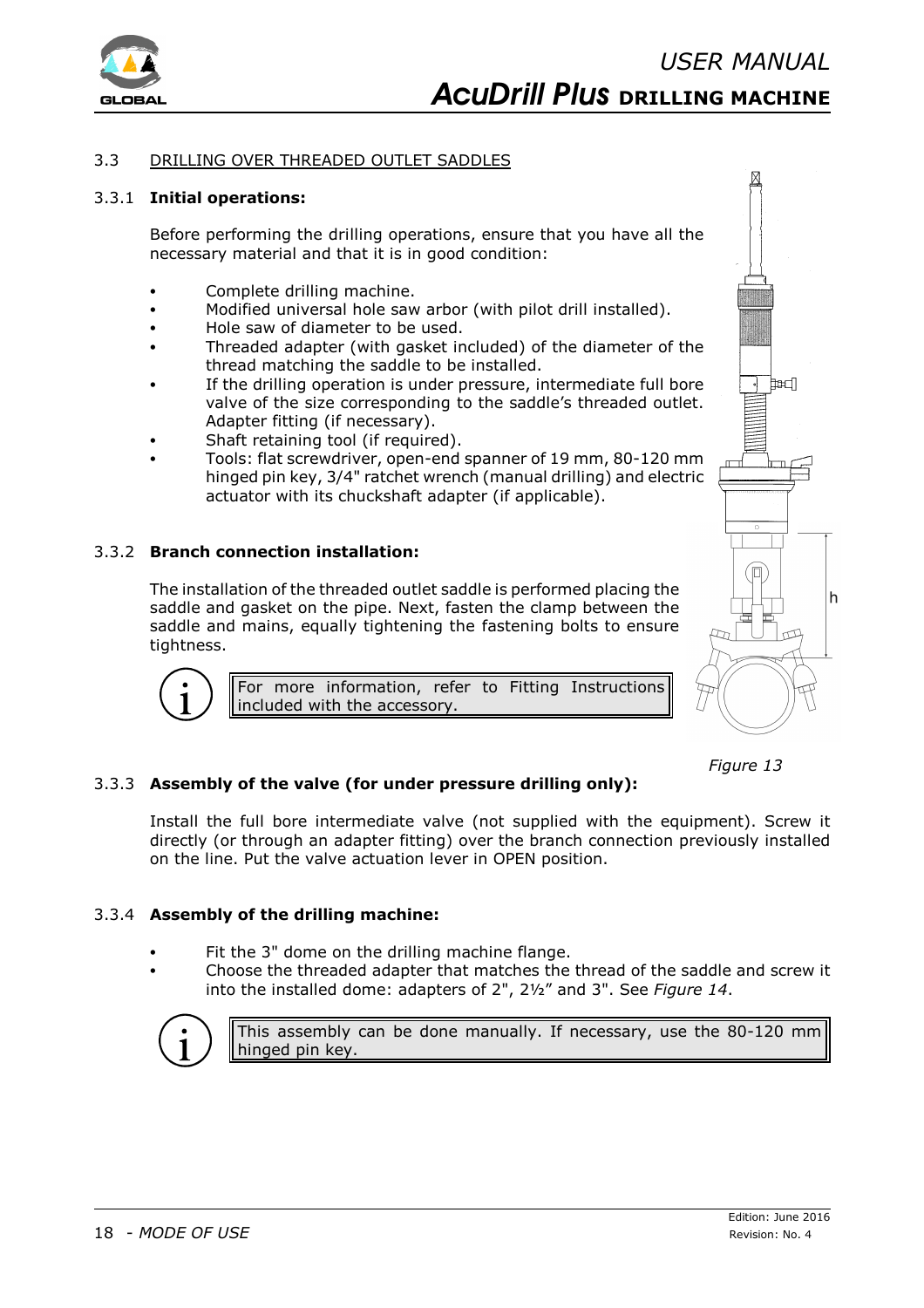

Set up the modified universal hole saw arbor with the pilot drill in the chuckshaft.



This step is carried out just the first time. Normally the hole saw arbor keeps always installed in the chuckshaft: *it is not necessary to disassembly it when the drilling is completed*. So, for normal routine applications the assembly of the hole saw corresponding to the diameter to be drilled would be the standard procedure.

Screw the hole saw matching the size outlet of the branch connection into the hole saw arbor. See *Figure 15*.

Place the body of the machine in its upper position (unscrew it until the end travel mechanism is released).



With the installed valve actuation lever in the open position (for under pressure drilling operations), now assemble the *AcuDrill Plus* drilling machine, screwing it onto the valve or over the saddle installed on the pipe, depending on the situation. The adapter must have the gasket installed. See *Figure 13*.



# WARNING !

If the support face of the intermediate valve is not flat enough, apply Teflon tape to the adapter thread to achieve tightness.

Manually tighten the machine body. If necessary, retighten using a 80- 120 mm hinged pin key.

Select the position of the chuckshaft depending on the distance it will have to travel during drilling (under pressure or pressureless drilling operation), placing the retention mechanism in the most appropriate opening of the four located on the shaft (locking pin or actuator's adapter, according to the operation mode used). See *Figure 16*.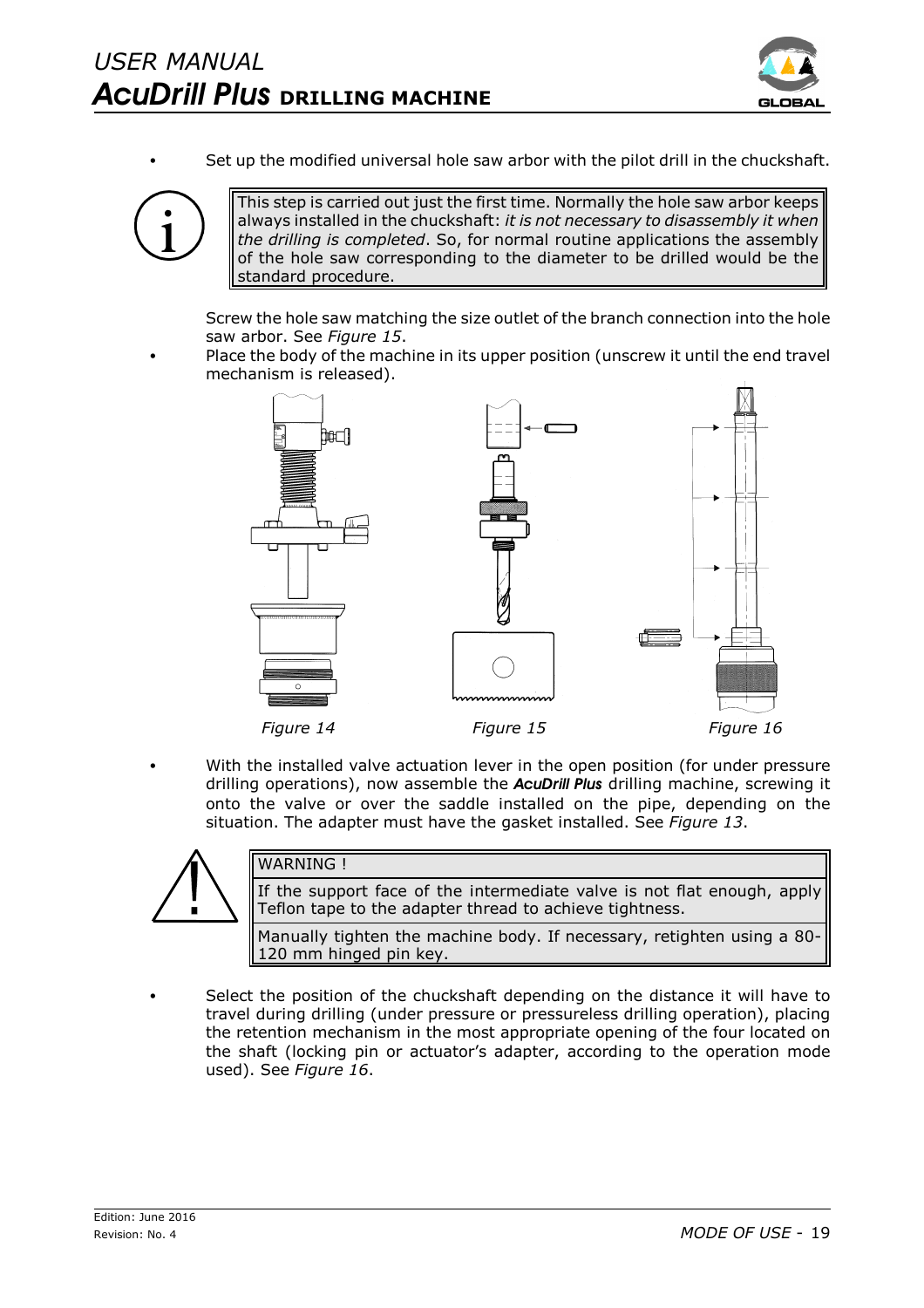



# WARNING !

Be sure that the retention mechanism is placed in the correct shaft opening: the hole saw arbor with its hole saw and pilot drill must be located inside the threaded adapter dome. Modify accordingly.

# 3.3.5 **Pressure test (for under pressure drilling only):**

Once the drilling machine set and accessories are installed on the valve, perform a pressure test.

To do so, apply compressed air through the venting valve to check tightness of the assembly (see *Figure 17*).

Once the interior is pressurized, and with the venting valve closed, check for leaks in the connected parts and their gaskets using a spray detector or soapy water. Correct in case of leaks. Once the check is complete, open the venting valve to depressurize, then leaving it in the "closed" position.



*Figure 17*

# 3.3.6 **Drilling the mains:**

Once the pressure test is complete (for under pressure drilling only), lower the chuckshaft by rotating the machine body (with your hand in the knurled area), until the pilot drill makes contact with the pipe (the chuckshaft will have risen depending on the contact force: see dimension **a** of *Figure 18*). At this point, withdraw the tip of drill from the pipe by approximately one turn.

Now begin drilling the mains by activating the chuckshaft using the ratchet wrench, if drilling is manual, or through the electrical swivel gear.



# SWIVEL GEAR

If an electrical actuation swivel gear (threading machine) is used, the following considerations must be taken into account:

• The adapter components may be supplied Acuster Global, S.L. • The usage and safety recommendation given by the manufacturer must be followed.

Feed is achieved by making the machine body rotate (with the hand placed in the knurled area). Do not exceed the feed (increasing of dimension **a**: see *Figure 18*).



# WARNING !

It is recommended to avoid excess of feed, especially in the pilot drill work phase, given that the drill could break specially at low revolutions.



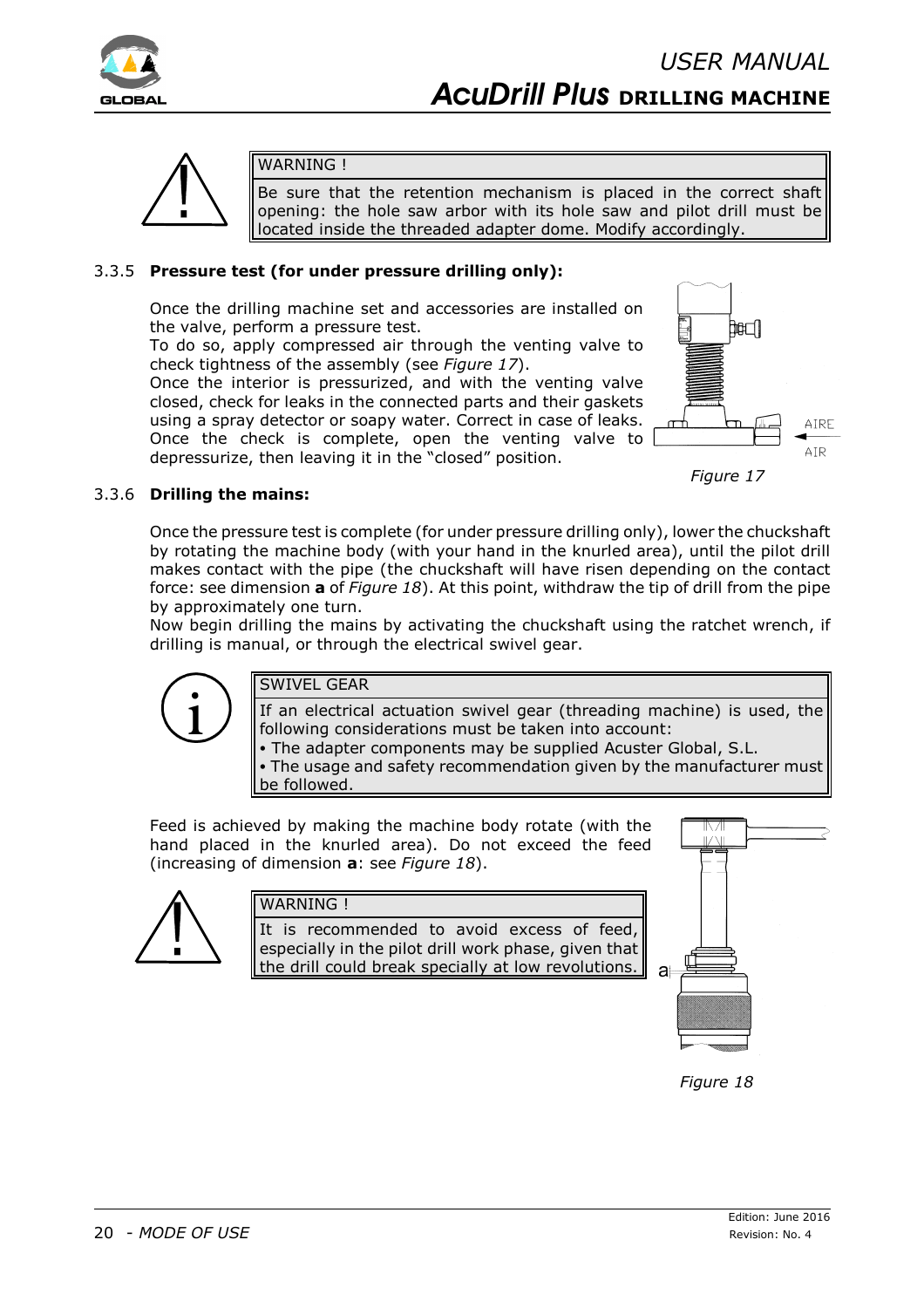

Once perforated with the drill, remember that distance **a** will be increased by the internal mains pressure (for under pressure drilling operation only). If due to an excess of compression (feed + internal pressure) the drilling resistance increases, turn slightly in the opposite direction to release that increase of drilling resistance.



# WARNING !

In case of using an electric threading machine as drilling actuator, take in mind that an excess of feed results in a high increase of torque which might lead to a potential risk of accident for the operator.

Depending on the working conditions the under pressure drilling operation could be carried out with the venting valve open to remove chip residues produced during the drilling. Ensure that the drilling is complete by making one or two additional turns. Close the venting valve in case it was in the open position.

# 3.3.7 **Disassembly of the machine and accessories:**

Once the mains has been perforated, move the chuckshaft up by turning the machine body counterclockwise until the end travel mechanism is activated. In case of being installed an intermediate valve and the chuckshaft would not be up enough, continue withdrawing the chuckshaft proceeding with following steps:

#### *Conventional method (Figure 19a)*:

Continue withdrawing the chuckshaft by pulling the retention mechanism out of the opening where it is located on the shaft. To do so, first place the ratchet wrench on the end shaft 3/4" square and push down to facilitate the retention mechanism removal. Then, take control with the ratchet wrench of the moving up of the chuckshaft due to pipeline pressure. The chuckshaft will fully rise until the hole saw is positioned on the upper part of the dome.

#### *Using the shaft retention tool (Figure 19b)*:

Install the shaft retention tool. Fix the anchorage plate screwing the knob (**1**) inside the existing hole on the drilling machine. Assembly the upper plate in the shaft square end (**2**). Slide the nut (**3**) until it fits in the plate orifice.

Turn the handle (**4**) slightly clockwise to be able to remove the bolt of the adapter (**5**). Once the adapter bolt removed, turn the handle (**4**) on the opposite direction to allow the shaft to go up until the hole saw is positioned on the upper part of the flange adapter dome.



#### WARNING !

Due to internal mains pressure, the chuckshaft will pop up by itself. Take the necessary safety precautions to avoid any sort of accident during the operation.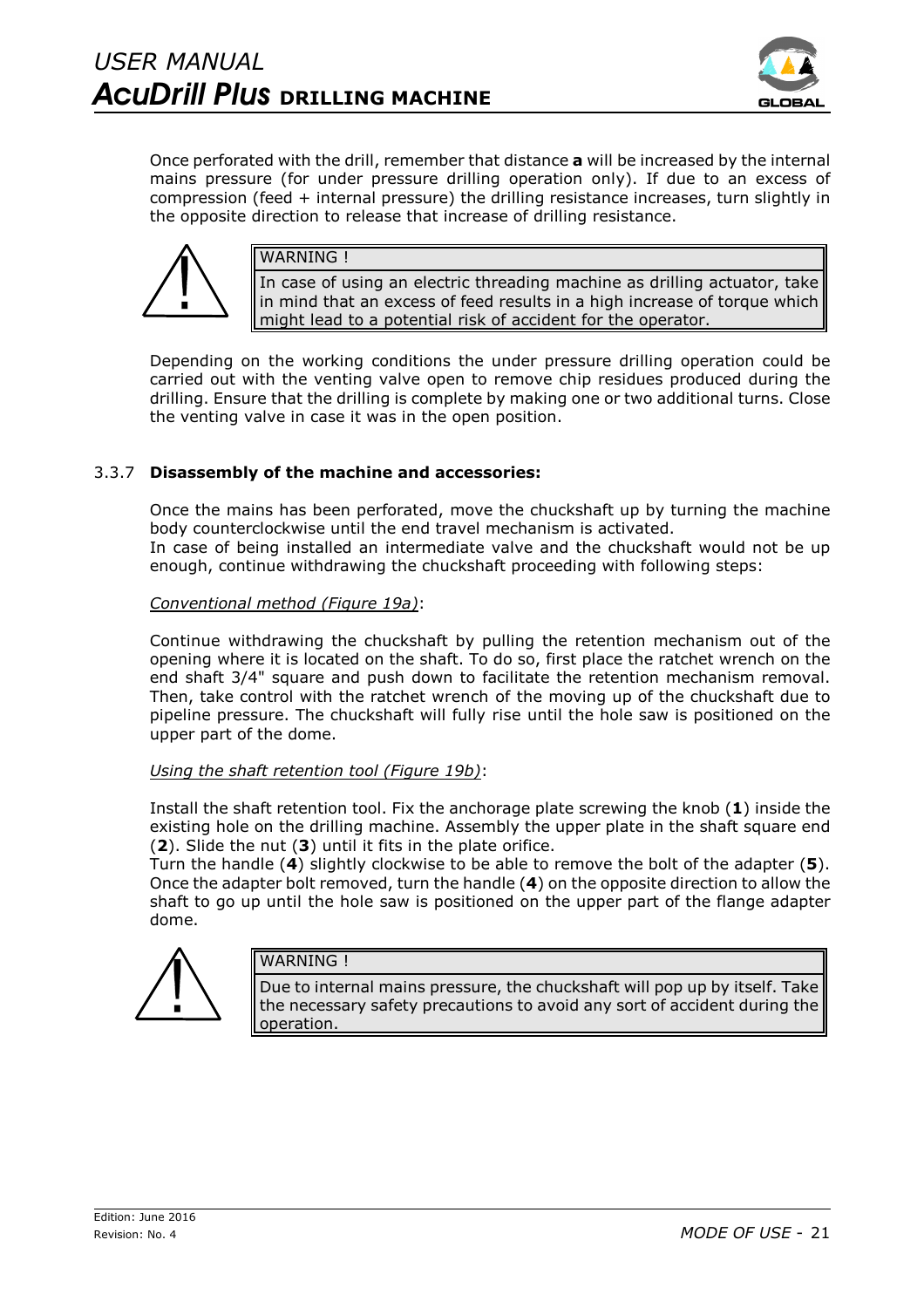



*Figure 19a Figure 19b Figure 20*

If the drilling operation was under pressure, carefully open the venting valve to remove chip residues. Next, close the valve again.

Then switch the intermediate valve to the CLOSED position.

Open again the venting valve to depressurise the drilling machine and to be sure that the intermediate valve is fully closed as well.

Disassemble the saddle adapter and drilling machine using the 80-120 mm hinged pin key.

The coupon resulting from drilling the mains will have remained trapped by the pilot drill's coupon mechanism. To extract the coupon, disassemble the drill by loosening the fastening stud. Remove the coupon through the upper part of the drill and fit it to the hole saw arbor again (place correctly the drill's slot aligned with the fastening stud position). See *Figure 20*.

# 3.2.8 **Connecting the branch connection:**

Connect the branch connection to the appropriate outlet for the intermediate valve or saddle, according to the layout. Retighten the saddle branch connection fasteners.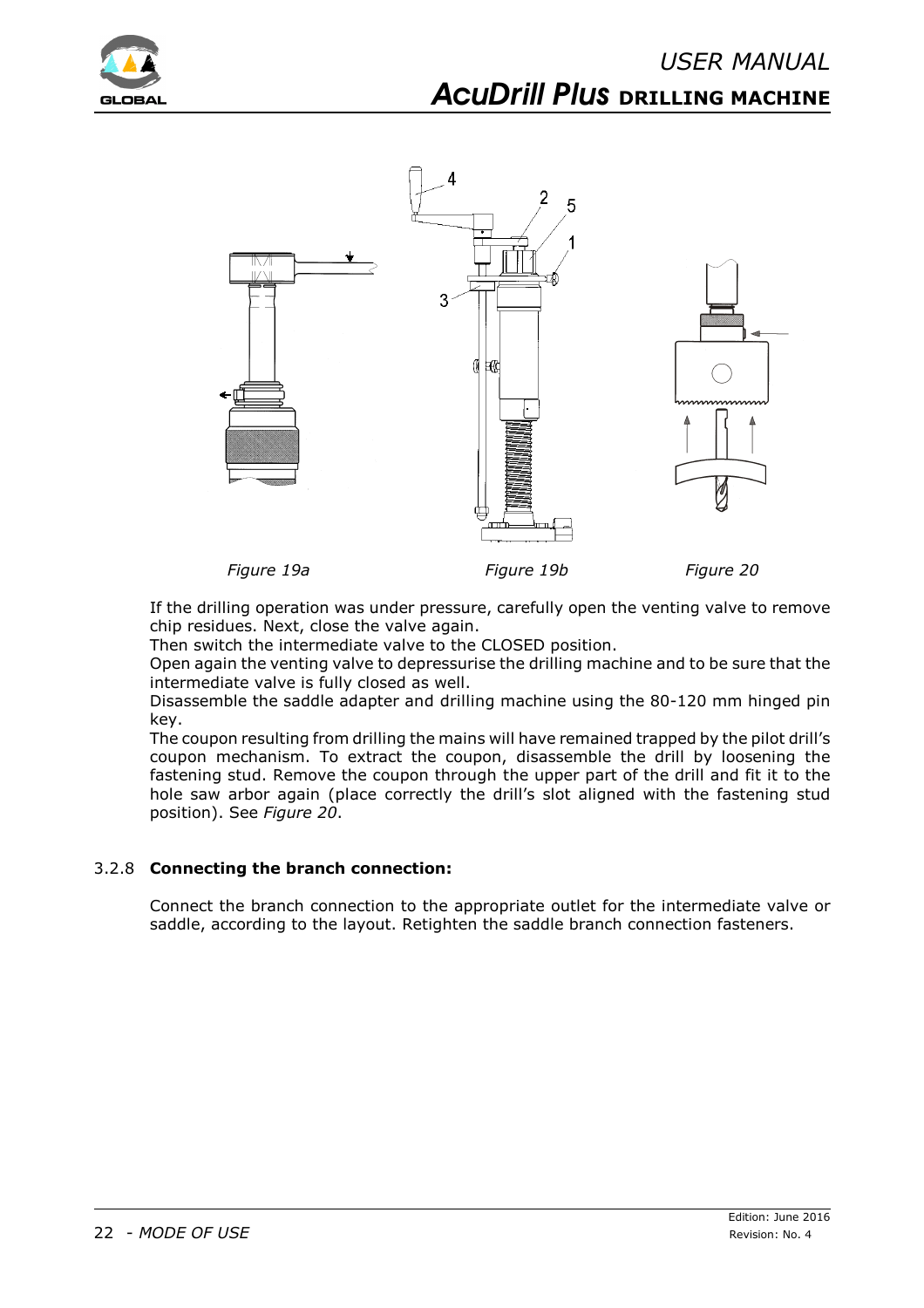

# **CHAPTER 4: MAINTENANCE**

### 4.1 GENERAL INFORMATION

As a general principle, we recommend maintaining the drilling machine (and all components and accessories) in perfect conditions of cleanliness and lubrication, ready for use, and stored in their original carrying case.

The preventive maintenance for the equipment is minimal; cleaning and lubricating the chuckshaft, the optional shaft extension, the spindle threads and machine dome is sufficient. Monitor the cutting condition of the drill and hole saws before usage. It is recommended they be replaced in case of fault.

On a regular basis, and especially when the equipment is used over a prolonged period, we recommend it be sent to the ACUSTER GLOBAL, S.L. After-Sales Service Department for a complete inspection (generally, with time and use, the O-rings and gaskets need to be changed).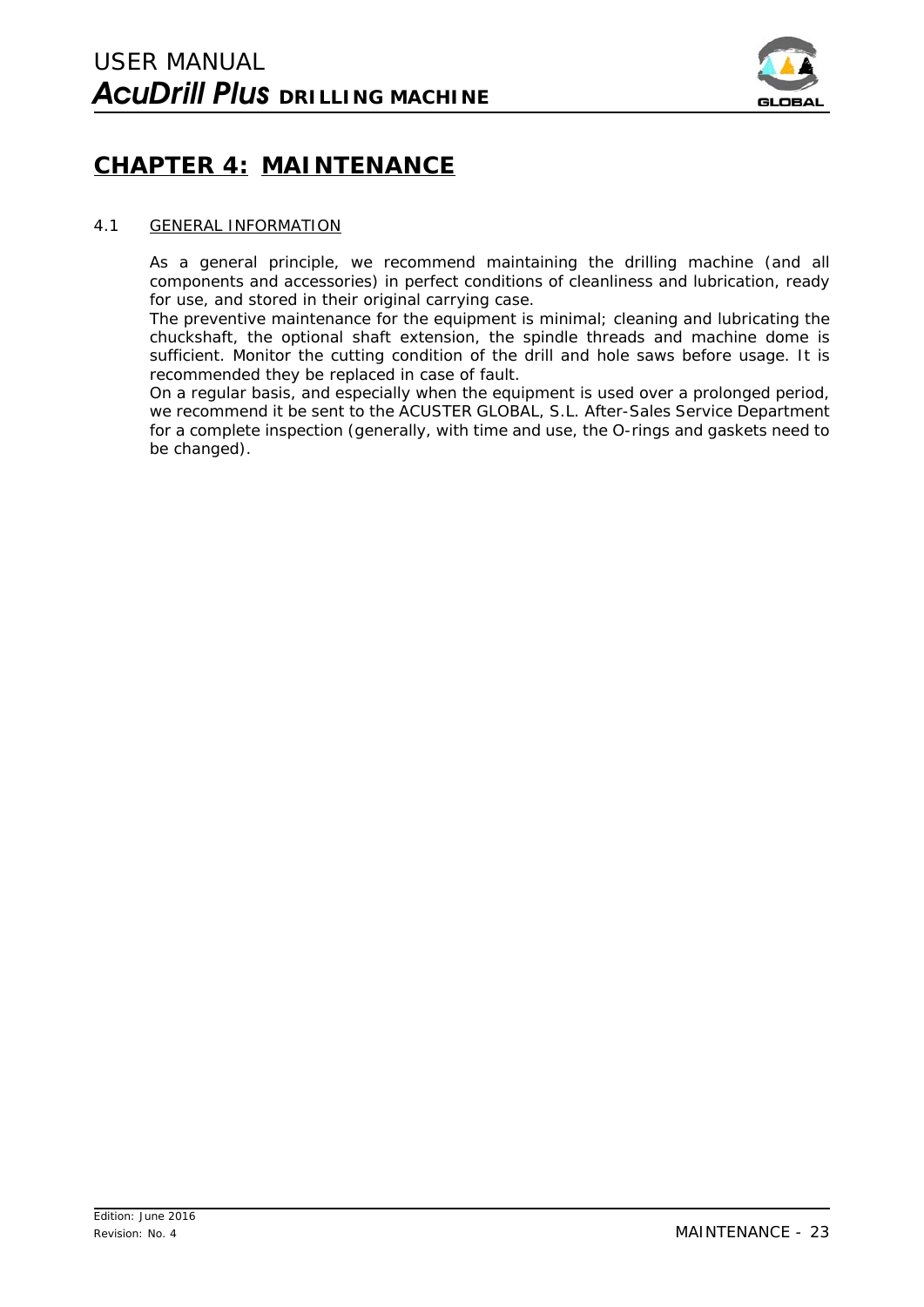

# **CHAPTER 5: TECHNICAL CHARACTERISTICS**

| Usage                        |    | Drilling of mains made of steel, gray cast iron, ductile casting,<br>asbestos cement, clay, polyester, PVC, PE, PP, etc.                                                                                                                                                          |                          |
|------------------------------|----|-----------------------------------------------------------------------------------------------------------------------------------------------------------------------------------------------------------------------------------------------------------------------------------|--------------------------|
| Flanged branch connections : |    | T-clamps with flange connection (such as the Acuster's ARH<br>branch T-clamp), or any clamp or fitting with DIN flange<br>connection, sizes from DN65 up to DN200 (PN10/PN16), both<br>included.                                                                                  |                          |
| Threaded outlet saddles      |    | Any saddle or ferrule with threaded<br>outlets of 2", 21/2" and 3" BSP.                                                                                                                                                                                                           |                          |
| Maximum drilling capacity    |    | Up to $\phi$ . 76 mm (threaded connections)<br>Up to $\phi$ . 177 mm (flanged connections)                                                                                                                                                                                        | ഹ<br>$\infty$            |
| Maximum range                |    | 141 mm from the machine body.<br>255 mm from the chuckshaft (moving<br>the fastening openings).<br>100 mm Optional shaft extension.<br>396 mm Total, adding range travel and<br>fastening shaft.<br>496 mm Total, adding range travel,<br>fastening shaft and shaft<br>extension. | ഗ<br>$\frac{1}{8}$<br>85 |
| Service pressure             |    | 16 bar for water mains                                                                                                                                                                                                                                                            |                          |
| Operation                    |    | Manual by means of a 3/4" ratchet<br>wrench.<br>Optionally by means of an electric swivel<br>gear (threading machine).                                                                                                                                                            |                          |
| Total equipment weight       | ÷. | 20 kg (including carrying case)                                                                                                                                                                                                                                                   |                          |
| Outer dimensions             |    | Carrying case:<br>Length:<br>915 mm<br>Width:<br>390 mm<br>Height:<br>165 mm                                                                                                                                                                                                      | 蚎<br>141                 |

*Figure 21*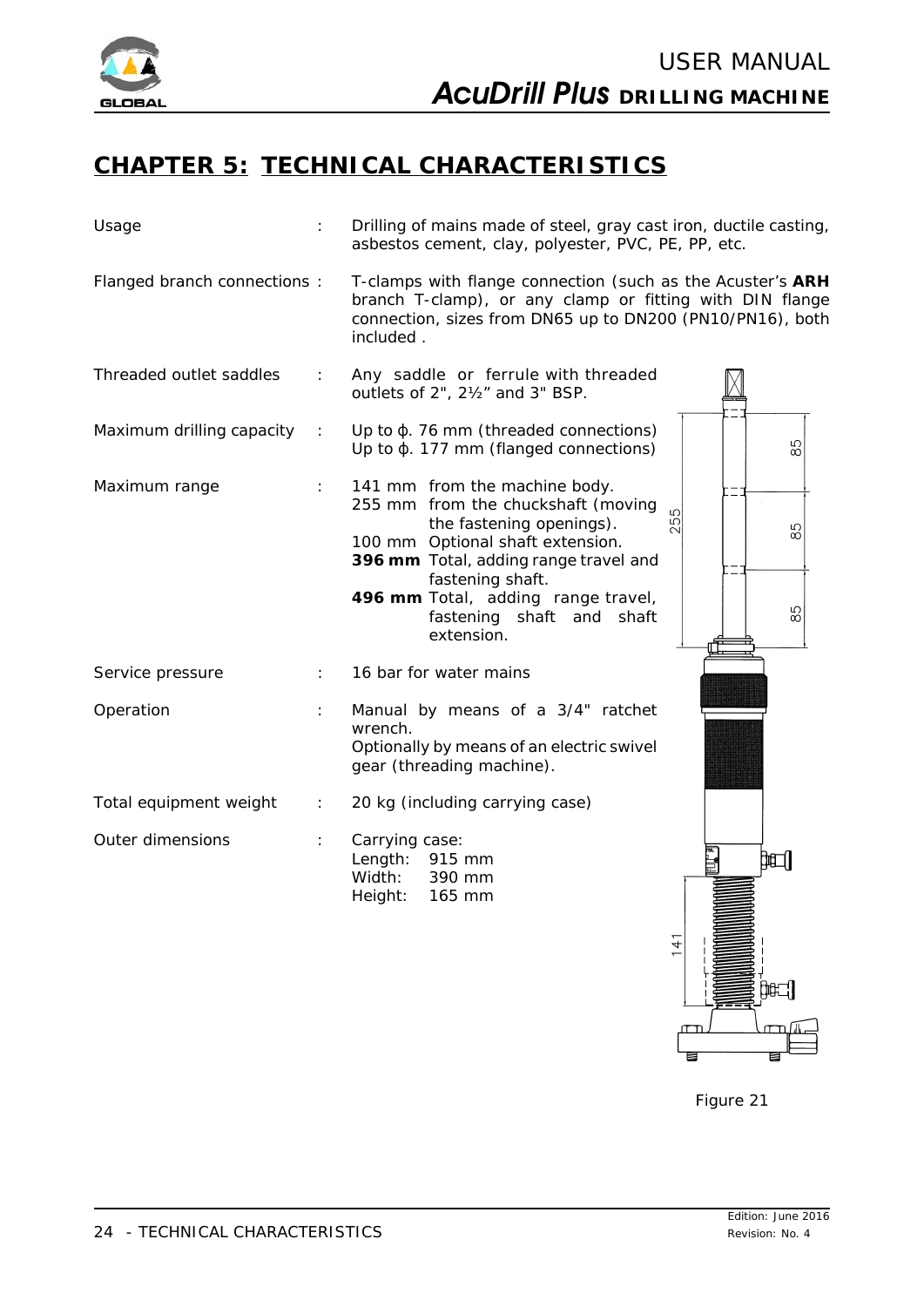

# **Weight of optional items:**

| 80-120 mm hinged pin key                  |   | $0.685$ Kg                    |
|-------------------------------------------|---|-------------------------------|
| 2" threaded saddle adapter                |   | 0.990 Kg                      |
| 2-1/2" threaded saddle adapter            |   | 0.810 Kg                      |
| 3" threaded saddle adapter                |   | 0.670 Kg                      |
| DN65/DN80 flange adapter                  |   | 3.920 Kg                      |
| DN100/DN125 flange adapter                |   | 7.735 Kg                      |
| DN150 flange adapter                      |   | 10.355 Kg                     |
| DN200 flange adapter                      |   | 15.330 Kg                     |
| Transmission disc (76-105 mm hole saws) : |   | $0.230$ Kg                    |
| Transmission disc (108-152 mm hole saws): |   | $0.615$ Kg                    |
| Plug carrier, 19 mm squared size          |   | $0.220$ Kg                    |
| Adapter for electric actuator             | ÷ | $0.425$ Kg                    |
| Electric actuator (threading machine)     |   | 8.515 Kg (with carrying case) |
| Shaft retaining tool                      |   | 1.290 Kg                      |
|                                           |   |                               |